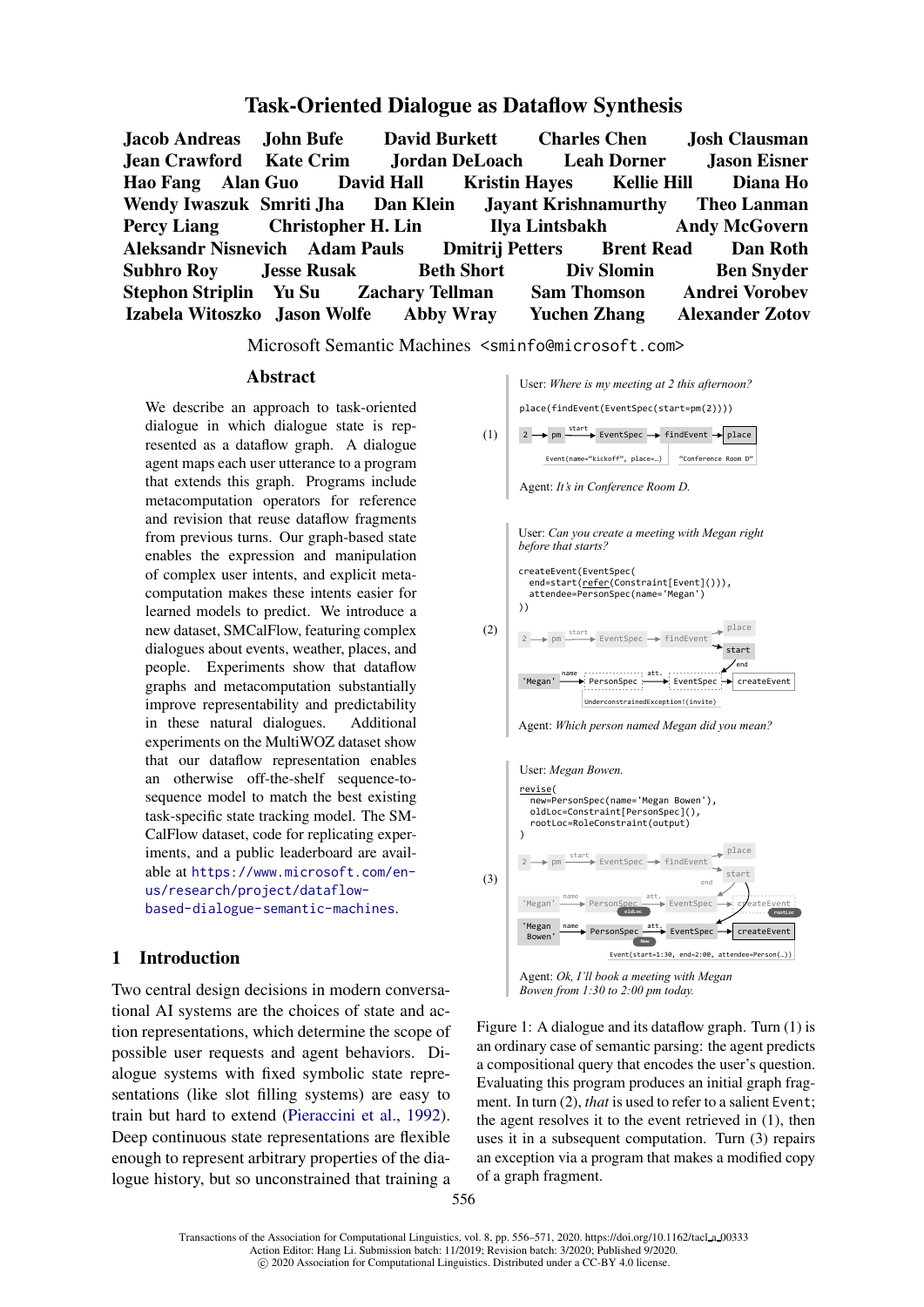neural dialogue policy "end-to-end" fails to learn appropriate latent states [\(Bordes et al.,](#page-12-0) [2016\)](#page-12-0).

This paper introduces a new framework for dialogue modeling that aims to combine the strengths of both approaches: structured enough to enable efficient learning, yet flexible enough to support open-ended, compositional user goals that involve multiple tasks and domains. The framework has two components: a new state representation in which dialogue states are represented as dataflow graphs; and a new agent architecture in which dialogue agents predict compositional programs that extend these graphs. Over the course of a dialogue, a growing dataflow graph serves as a record of common ground: an executable description of the entities that were mentioned and the actions and computations that produced them [\(Figure 1\)](#page-0-0).

While this paper mostly focuses on representational questions, learning is a central motivation for our approach. Learning to interpret naturallanguage requests is simpler when they are understood to specify graph-building operations. Human speakers avoid repeating themselves in conversation by using anaphora, ellipsis, and bridging to build on shared context [\(Mitkov,](#page-13-0) [2014\)](#page-13-0). Our framework treats these constructions by translating them into explicit *metacomputation operators* for reference and revision, which directly retrieve fragments of the dataflow graph that represents the shared dialogue state. This approach borrows from corresponding ideas in the literature on program transformation [\(Visser,](#page-14-1) [2001\)](#page-14-1) and results in compact, predictable programs whose structure closely mirrors user utterances.

Experiments show that our rich dialogue state representation makes it possible to build better dialogue agents for challenging tasks. First, we release a newly collected dataset of around 40K natural dialogues in English about calendars, locations, people, and weather—the largest goaloriented dialogue dataset to date. Each dialogue turn is annotated with a program implementing the user request. Many turns involve more challenging predictions than traditional slot-filling, with compositional actions, cross-domain interaction, complex anaphora, and exception handling [\(Fig](#page-8-0)[ure 2\)](#page-8-0). On this dataset, explicit reference mechanisms reduce the error rate of a seq2seq-withcopying model [\(See et al.,](#page-14-2) [2017\)](#page-14-2) by 5.9% on all turns and by 10.9% on turns with a cross-turn reference. To demonstrate breadth of applicability, we additionally describe how to automatically convert the simpler MultiWOZ dataset into a dataflow representation. This representation again enables a basic seq2seq model to outperform a state-of-the-art, task-specific model at traditional state tracking. Our results show that within the dataflow framework, a broad range of agent behaviors are both representable and learnable, and that explicit abstractions for reference and revision are the keys to effective modeling.

# <span id="page-1-1"></span>2 Overview: Dialogue and Dataflow

This section provides a high-level overview of our dialogue modeling framework, introducing the main components of the approach. Sections [3–](#page-3-0)[5](#page-6-0) refine this picture, describing the implementation and use of specific metacomputation operators.

We model a dialogue between a (human) user and an (automated) agent as an interactive programming task where the human and computer communicate using natural language. Dialogue state is represented with a dataflow graph. At each turn, the agent's goal is to translate the most recent user utterance into a program. Predicted programs nondestructively extend the dataflow graph, construct any newly requested values or real-world side-effects, and finally describe the results to the user. Our approach is significantly different from a conventional dialogue system pipeline, which has separate modules for language understanding, dialogue state tracking, and dialogue policy execution [\(Young et al.,](#page-14-3) [2013\)](#page-14-3). Instead, a single learned model directly predicts executable agent actions and logs them in a graphical dialogue state.

Programs, graphs, and evaluation The simplest example of interactive program synthesis is question answering:

```
User: When is the next retreat?
start(findEvent(EventSpec(
  name='retreat',
  start=after(now()))))
Agent: It starts on April 27 at 9 am.
```
Here the agent predicts a program that invokes an API call (findEvent) on a structured input (EventSpec) to produce the desired query.<sup>[1](#page-1-0)</sup> This

<span id="page-1-0"></span><sup>&</sup>lt;sup>1</sup>Note that what the agent predicts is not a formal representation of the utterance's *meaning*, but a query that enables a contextually appropriate *response* (what [Austin](#page-12-1) [\(1962\)](#page-12-1) called the "perlocutionary force" of the utterance on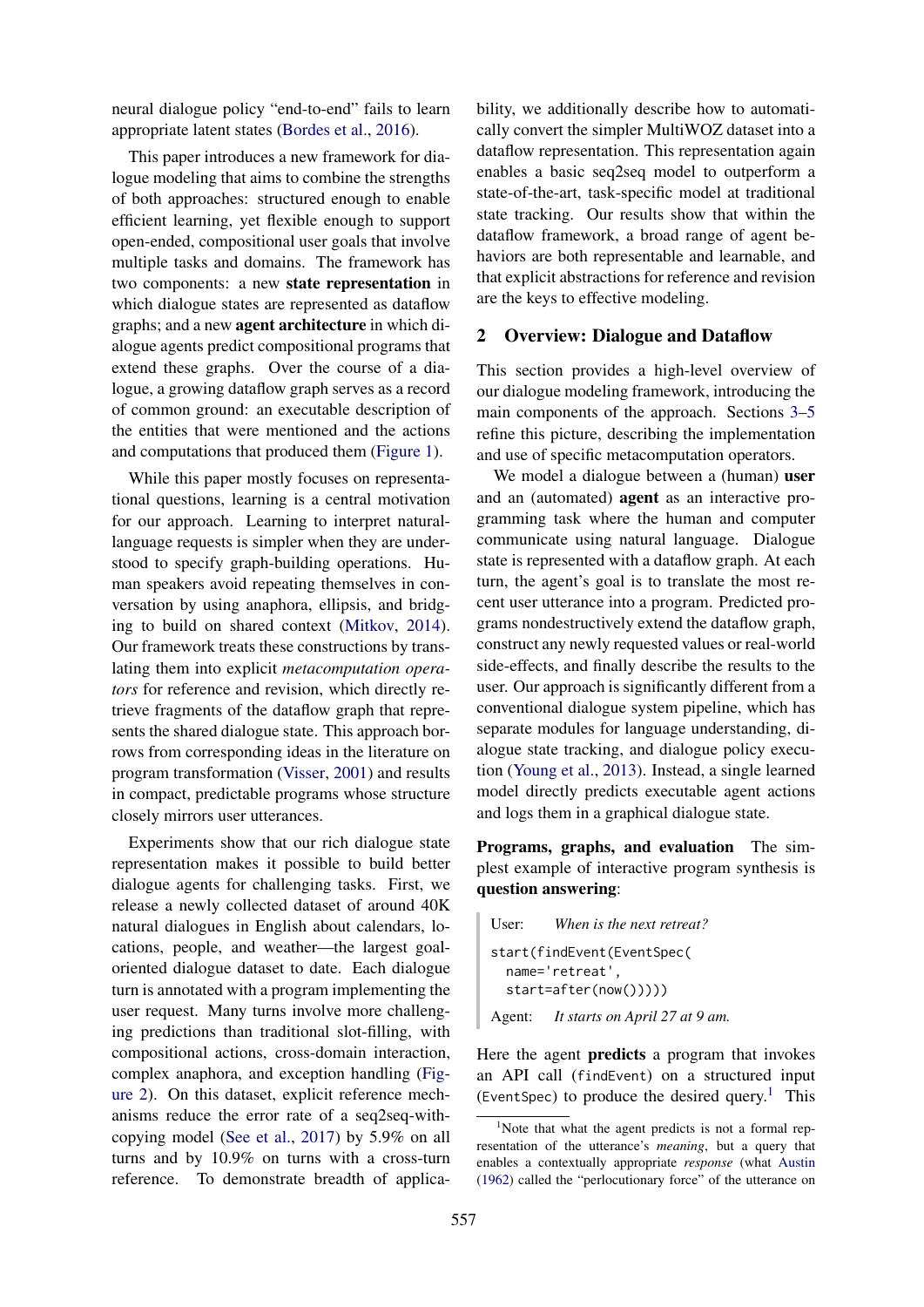is a form of *semantic parsing* [\(Zelle,](#page-14-4) [1995\)](#page-14-4).

The program predicted above can be rendered as a dataflow graph:



Each function call in the program corresponds to a node labeled with that function. This node's parents correspond to the arguments of the function call. The top-level call that returns the program's result is depicted with a solid border. A dataflow graph is always acyclic, but is not necessarily a tree, as nodes may be reused.

Once nodes are added to a dataflow graph, they are evaluated in topological order. Evaluating a node applies its function to its parents' values:



Here we have annotated two nodes to show that the value of after(now()) is a DateTimeSpec and the value of the returned start node is a specific DateTime. Evaluated nodes are shaded in our diagrams. Exceptions (see [§5\)](#page-6-0) block evaluation, leaving downstream nodes unevaluated.

The above diagram saves space by summarizing the (structured) value of a node as a string. In reality, each evaluated node has a dashed result edge that points to the result of evaluating it:



That result is itself a node in the dataflow graph often a new node *added* by evaluation. It may have its own result edge.<sup>[2](#page-2-0)</sup> A node's **value** is found by transitively following result edges until we arrive at a node whose result is itself. Such a terminal node is either a primitive value (e.g., 2020), or a constructor (e.g., DateTime) whose parent nodes' values specify its arguments. A constructor has the same (capitalized) name as the type it constructs.

Reference and revision We now sketch two metacomputation functions whose evaluation extends the graph in complex ways.

As a representation of dialogue state, the dataflow graph records entities that have been mentioned and the relationships among them. All nodes in the dataflow graph are eligible to be referenced by subsequent utterances. Suppose, for example, that the user continues the previous dialogue fragment with a follow-up question:

User: *What day of the week is that?* dayOfWeek(refer()) Agent: *It's a Monday.*

The user's word *that* becomes the refer call in our predicted program, as it is a reference to "some salient previously mentioned node." Evaluating refer here chooses the top-level node, start, from the previous turn. That node is then used as an argument to a dayOfWeek node (nodes existing from previous turns are shown here in lighter ink):



and evaluating the latter node applies dayOfWeek to start's value. This diagram is actually a simplification: we will show in [§3](#page-3-0) how the refer call itself is also captured in the dataflow graph.

The user may next ask a question that changes the *upstream* constraint on the event's start time:

```
User: What about in 2021?
```
revise( new=DateTimeSpec(year=2021), oldLoc=Constraint[DateTimeSpec](), rootLoc=RoleConstraint(output))

its hearer). The fact that *next* in this context triggered a search for "events after now" was learned from annotations. See [§6](#page-8-1) for a discussion of how these annotations are standardized in the SMCalFlow dataset.

<span id="page-2-0"></span><sup>&</sup>lt;sup>2</sup>In other words, a function does not have to return a terminal node. Its result may be an existing node, as we will see in [§3.](#page-3-0) Or it may be a new non-terminal node, i.e., the root of a subgraph that implements the function. The new nodes in the subgraph are then evaluated further, giving them result edges, although they also remain available for reference and revision. Of course, a library function such as findEvent or

<sup>+</sup> that invokes an API will generally return its value directly as a terminal node. However, translating natural language to higher-level function calls, which have been defined to expand into lower-level library calls (reminiscent of macro expansion), is often more easily learnable and more maintainable than translating it directly to the expanded graph.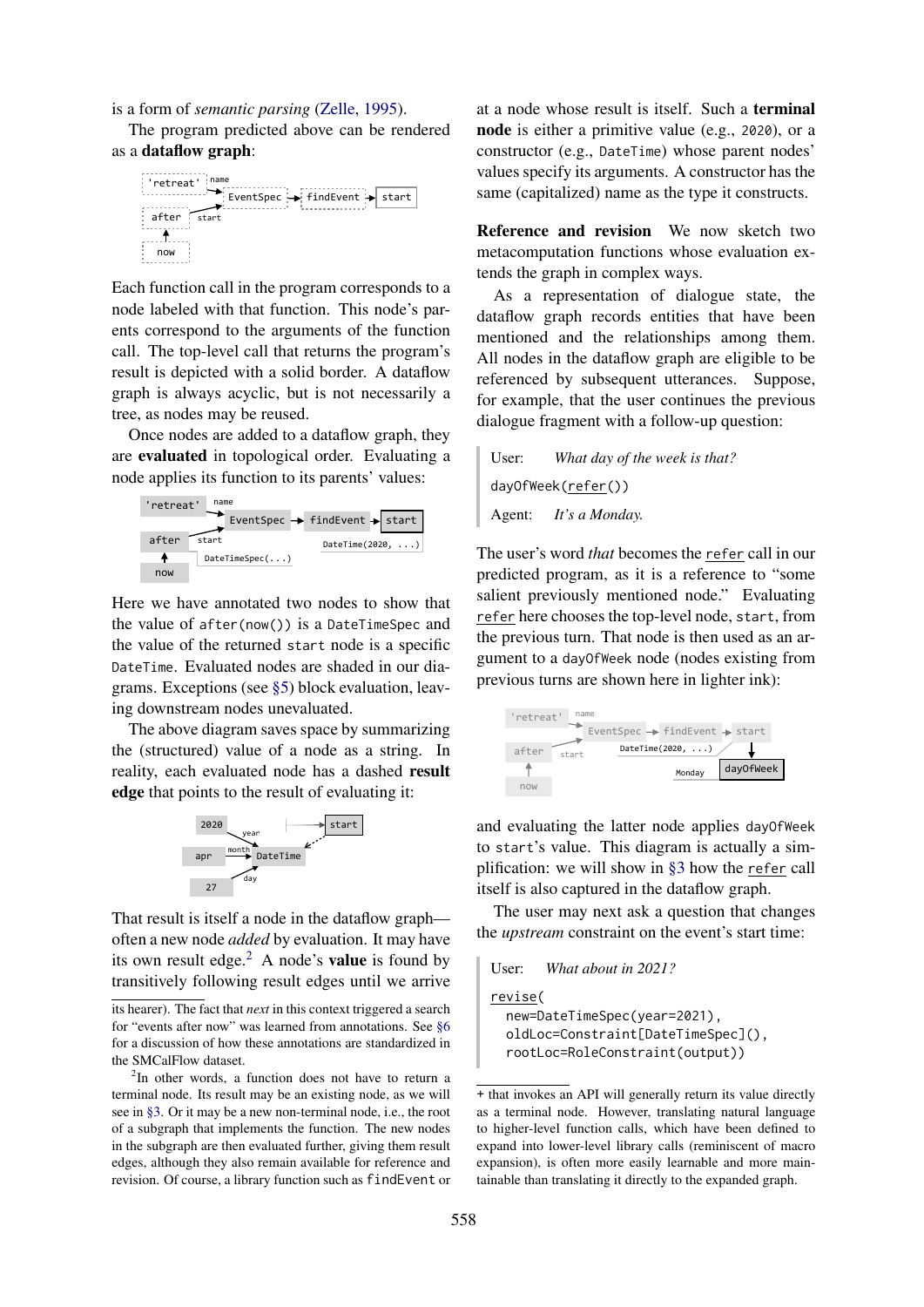A "new" DateTimeSpec (representing *in 2021*) is to be substituted for some salient existing old node that has value type DateTimeSpec (in this case, the node  $after(row())$ . The revise operator non-destructively splices in this new sub-computation and returns a revised version of the most salient computation containing old (in this case, the subgraph for the previous utterance, rooted at dayOfWeek):



As in the refer example, the target program (though not the above subgraph) corresponds closely to the user's new utterance, making it easy to predict. Like the utterance itself, the program does not specify the revised subgraph in full, but describes how to find and reuse relevant structure from the previous dataflow graph.

Given a dataset of turns expressed in terms of appropriate graph-manipulation programs, the learning problem for a dataflow agent is the same as for any other supervised contextual semantic parser. We want to learn a function that maps user utterances to particular programs—a well-studied task for which standard models exist. Details of the model used for our experiments in this paper are provided in [§7.](#page-9-0)

Aside: response generation This paper focuses on *language understanding*: mapping from a user's natural language utterance to a formal response, in this case the value of the outlined node returned by a program. Dialogue systems must also perform *language generation*: mapping from this formal response to a natural-language response. The dataset released with this paper includes output from a learned generation model that can describe the value computed at a previous turn, describe the structure of the computation that produced the value, and reference other nodes in the dataflow graph via referring expressions. Support for structured, computation-conditional generation models is another advantage of dataflowbased dialogue state representations. While a complete description of dataflow-based language generation is beyond the scope of this paper, we briefly describe the components of the generation system relevant to the understanding system presented here.

The generation model is invoked after the evaluation phase. It conditions on a view of the graph rooted at the most recent return node, so generated responses can mention both the previously returned value and the computation that produced it. As the generation model produces the natural language response, it *extends the dataflow graph*. For example, if after the user query "*What's the date of the next retreat?*" the agent responds:

### Agent: *It starts on April 27 at 9 am, and runs for 8 hours.*

then it will also extend the dataflow graph to reflect that the event's duration was mentioned:



The duration of the event is now part of the common ground in the conversation and available for future reference by either the agent or the user.

The generation model is also important for agent initiative:

| User:  | Put an event on my calendar. |
|--------|------------------------------|
| Agent: | What should it be called?    |

As discussed in detail in [§5,](#page-6-0) questions of this kind can be generated in response to *exceptions* generated by underspecified user requests. In the accompanying dataset release, the agent's utterances are annotated with their dataflow graphs as extended by the generation model.

# <span id="page-3-0"></span>3 Reference resolution

In a dialogue, entities that have been introduced once may be referred to again. In dataflow dialogues, the entities available for reference are given by the nodes in the dataflow graph. Entities are salient to conversation participants to different degrees, and their relative salience determines the ways in which they may be referenced [\(Lap](#page-13-1)[pin and Leass,](#page-13-1) [1994\)](#page-13-1). For example, *it* generally refers to the most salient non-human entity, while more specific expressions like *the Friday meeting* are needed to refer to accessible but less salient entities. Not all references to entities are overt: if the agent says "*You have a meeting tomorrow*" and the user responds "*What time?*", the agent must predict the *implicit* reference to a salient event.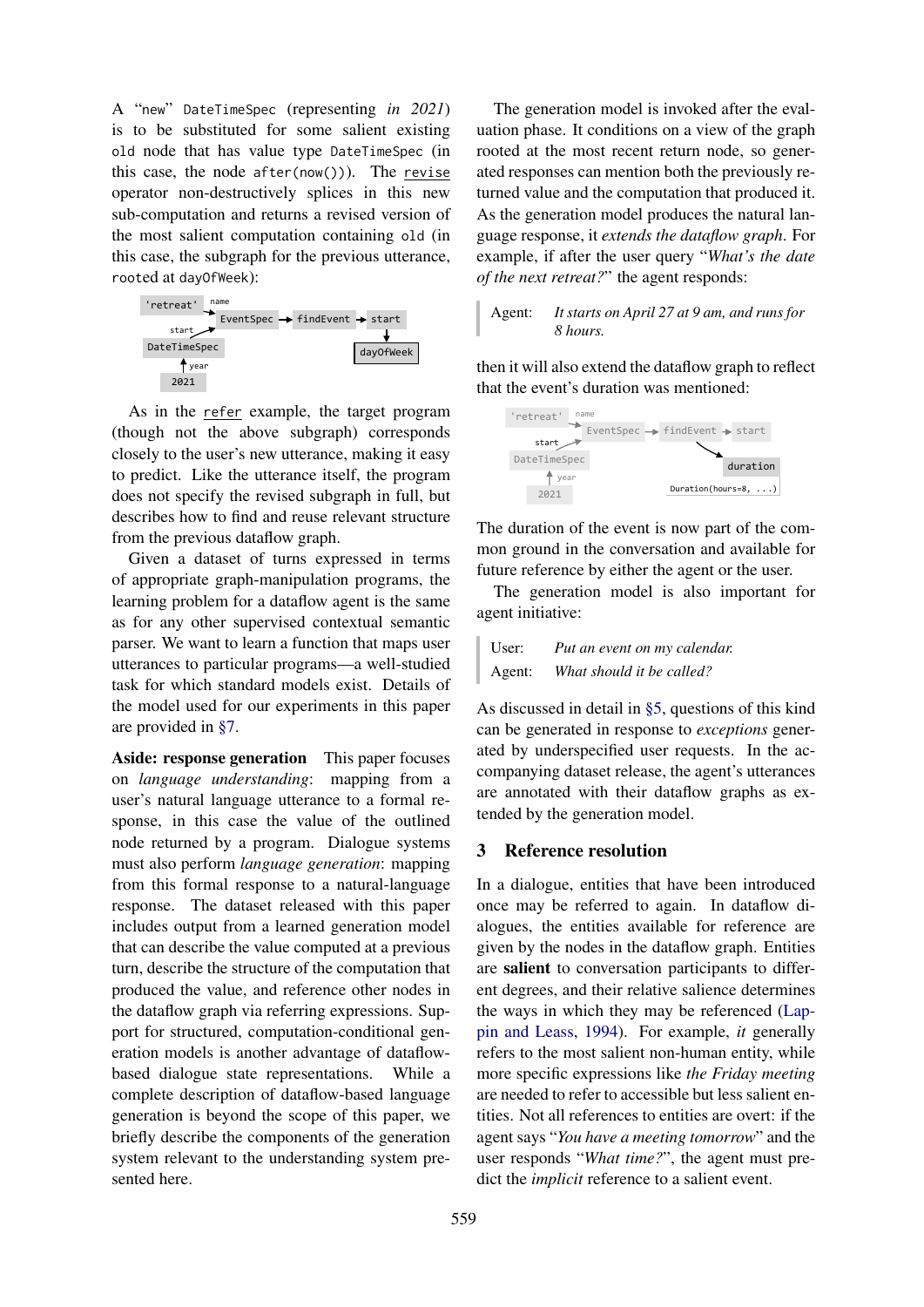Dataflow pointers We have seen that refer is used to find referents for referring expressions. In general, these referents may be existing dataflow nodes or new subgraphs for newly mentioned entities. We now give more detail about both cases.

Imagine a dialogue in which the dataflow graph contains the following fragment (which translates a mention of *Easter* or answers *When is Easter?*):



Suppose the user subsequently mentions *the day after that*. We wish to produce this computation:



In our framework, this is accomplished by mapping *the day after that* to +(refer(), Days(1)). The corresponding graph is not quite the one shown above, but it evaluates to the same value:



This shows how the refer() call is reified as a node in the dataflow graph. Its result is the salient findDateTime node from the previous turn whose own result, a specific DateTime, now serves as the *value* of refer. We show both result edges here. Evaluating + adds a day to this old DateTime value to get the result of +, a new DateTime.

To enable dataflow graph manipulation with referring expressions, all that is required is an implementation of refer that can produce appropriate pointers for both simple references (*that*) and complex ones (*the first meeting*).

Constraints A call to refer is essentially a query that retrieves a node from the dialogue history, using a salience model discussed below. refer takes an optional argument: a constraint on the returned node. Indeed, the proper translation of *that* in the context *the day after that* would be refer(Constraint[DateTime]).<sup>[3](#page-4-0)</sup> Constraints are

predicates built from boolean connectives and the constructions illustrated below:[4](#page-4-1)

- Type constraints: *the meeting* maps to the call refer(Constraint[Event]()), where the constraint matches all nodes with values of type Event.
- Property constraints: Assuming a structured Event type with a date property, and a Date type with a weekday property, *the Thursday meeting* maps to this nested call: refer(Constraint[Event](date=

Constraint[DateTime](weekday=thurs)))

• Role constraints: A role constraint specifies a keyword and matches nodes that are *used as* keyword arguments with that keyword. For example, *the month* maps to refer(RoleConstraint(month)) and resolves to the constant node apr in the dialogues in [§2,](#page-1-1) since that node was used as a named argument month=apr. We further allow keyword paths that select arguments of arguments: thurs in the previous bullet would satisfy refer(RoleConstraint([date,weekday])).

To interpret a natural language referring expression, the *program prediction* model only needs to translate it into a contextually appropriate constraint C. refer(C) is then evaluated using a separate *salience retrieval model* that returns an appropriate node. The following dialogue shows referring expressions in action:

| User:          | What's happening this morning?                                                    |
|----------------|-----------------------------------------------------------------------------------|
|                | findEvent(EventSpec(<br>$start = and(today(), during(morning()))))$               |
|                | Agent: You have a planning meeting at 9 am.                                       |
| User:          | What do I have after that?                                                        |
|                | findEvent(EventSpec(start=after(end(<br>$refer(Constructionstraint[Event]())))))$ |
|                | Agent: Your birthday lunch is at 12:30 pm.                                        |
| User:          | How many people are coming to the<br>9 am meeting?                                |
|                | length(attendees(<br>refer(Constraint[Event](start=am(9)))))                      |
|                | Agent: 5 people will be at the planning meeting.                                  |
| $\overline{A}$ |                                                                                   |

<span id="page-4-1"></span><sup>&</sup>lt;sup>4</sup> refer and revise are not the only operations that take constraints as arguments. For example, constraint arguments to findEvent and createEvent specify what sort of event is to be retrieved or created. In these other contexts, to avoid distracting the reader, this paper uses EventSpec as an alias for Constraint[Event]. It similarly uses aliases PersonSpec and DateTimeSpec. (Our dataset does not.)

<span id="page-4-0"></span><sup>&</sup>lt;sup>3</sup>Fortunately, this constraint need not be manually annotated. Given the rest of the program, it can be inferred automatically by Hindley-Milner type inference [\(Hindley,](#page-13-2) [1969;](#page-13-2) [Milner,](#page-13-3) [1978\)](#page-13-3), which establishes that this refer node must return a DateTime if the program is to type-check.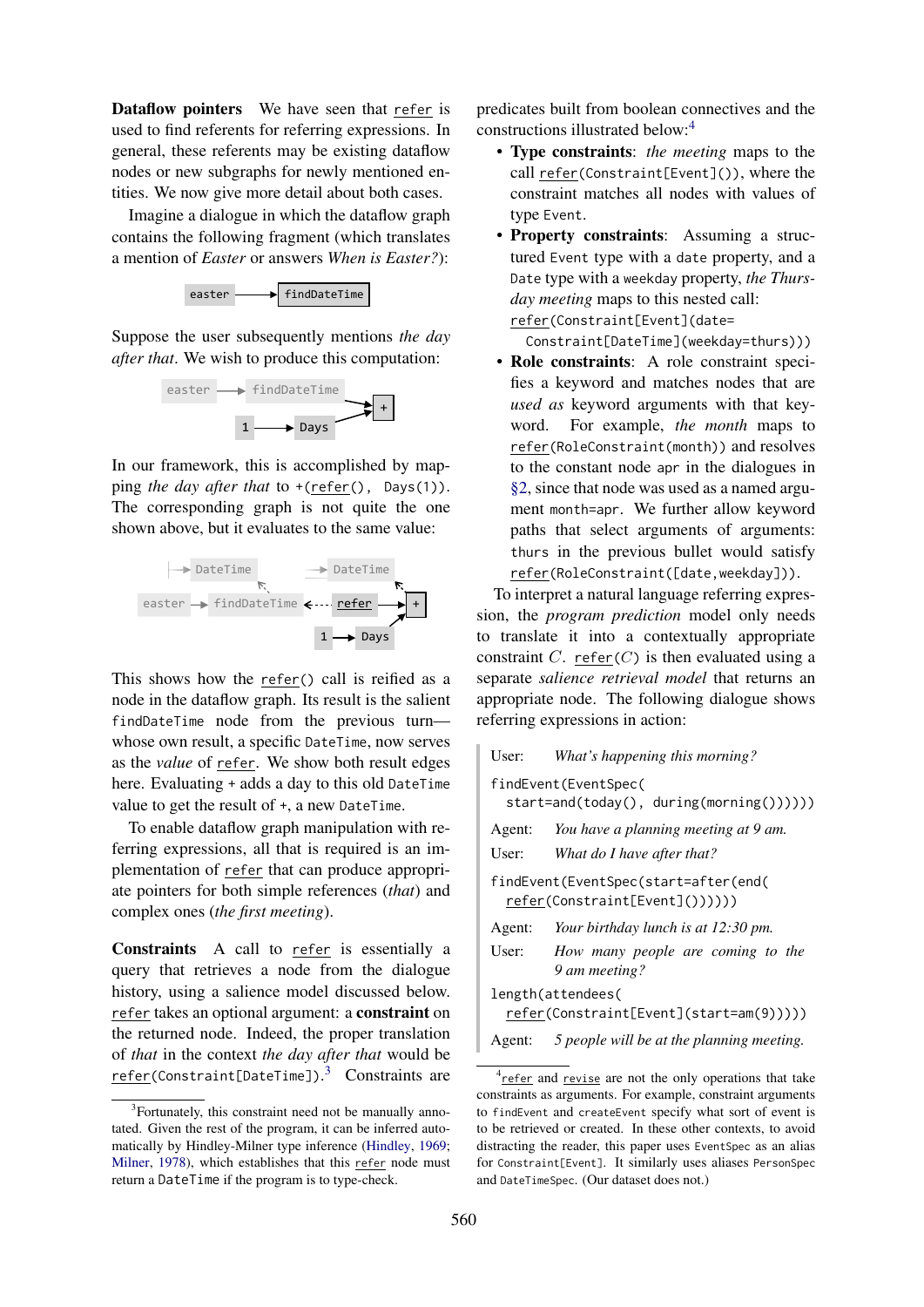Here *the 9 am meeting* refers to the one that is salient from the first response, not an arbitrary one.

Salience retrieval model The salience retrieval model returns the most salient node satisfying the underlying constraint. Our dataflow framework is agnostic to the implementation of this model. A sophisticated model could select nodes via a machine-learned scoring function. In the experiments in this paper, however, we rank nodes using a hard-coded heuristic.

The heuristic chooses the root node  $r$  of the previous user utterance, if it satisfies the constraint. More generally, the heuristic prefers nodes to the extent that they can be reached from  $r$  in a small number of steps, where a step may move from a node to one of its input nodes, from an evaluated node to its result node, or from the root of an utterance to the root of an adjacent (user or system) utterance. If no satisfying node is found in the past several utterances, the heuristic falls back to generating code (see [footnote 2\)](#page-2-0) that will search harder for a satisfying salient entity, perhaps by querying a database. For example, our earlier Constraint[Event](start=am(9)) may return the expression findEvent(EventSpec(start=am(9))) if no *9 am meeting* has been mentioned recently, and Constraint[Person](name='Adam') may return findPerson(PersonSpec(name='Adam')) if no *Adam* has been mentioned. (See [footnote 4.](#page-4-1))

### <span id="page-5-0"></span>4 Revision

Beyond referring to previously mentioned *entities* (nodes), task-oriented dialogues frequently refer to previously executed *computations* (subgraphs). This is one of the major advantages of representing the dialogue state as a dataflow graph of computations, not just a set of potentially salient entities.

| User:  | What time on Tuesday is my planning<br>meeting?                                          |
|--------|------------------------------------------------------------------------------------------|
|        | start(findEvent(EventSpec(<br>name='planning',<br>start=DateTimeSpec(weekday=tuesday)))) |
| Agent: | You meet with Grace at noon.                                                             |
| User:  | Sorry, I meant all-hands.                                                                |
| Agent: | Your all-hands meeting is at 2:30 pm.                                                    |

The second user utterance asks for the computation from the first user utterance to be repeated, but with *all-hands* in place of *planning*. The expected result is still a time, even though the second utterance makes no mention of time.

In the dataflow framework, we invoke a revise operator to construct the revised computation:

#### User: *Sorry, I meant all-hands.*

```
revise(rootLoc=RoleConstraint(output),
  oldLoc=Constraint[String](),
  new='all-hands')
```
Again, the content of the program closely reflects that of the corresponding utterance. The revise operator takes three arguments:

- rootLoc, a constraint to find the top-level node of the original computation;
- oldLoc, a constraint on the node to replace within the original computation;
- new, a new graph fragment to substitute there.

The revise node evaluates to the root of a *modified copy* of the original computation, in which new now fills the role at the "old" location. Normally rootLoc is RoleConstraint(output), which selects a node returned by a previous user utterance; thus, we revise that entire original request.

Revision is non-destructive—no part of the dialogue history is lost, so entities computed by the original target and its ancestors remain available for later reference. However, the copy shares nodes with the original computation where possible, to avoid introducing unnecessary duplicate nodes that would have to be considered by refer.

For the example dialogue at the beginning of this section, the first turn produces the light gray nodes below. The second turn adds the darker gray nodes, which specify the desired revision.



Finally, evaluating the revise node selects the salient locations that match the rootLoc and oldLoc constraints (indicated in the above drawing by temporary dotted lines), and constructs the revised subgraph (the new start node below and its ancestors). The *result* of evaluation (dashed arrow below) is the root of the revised subgraph.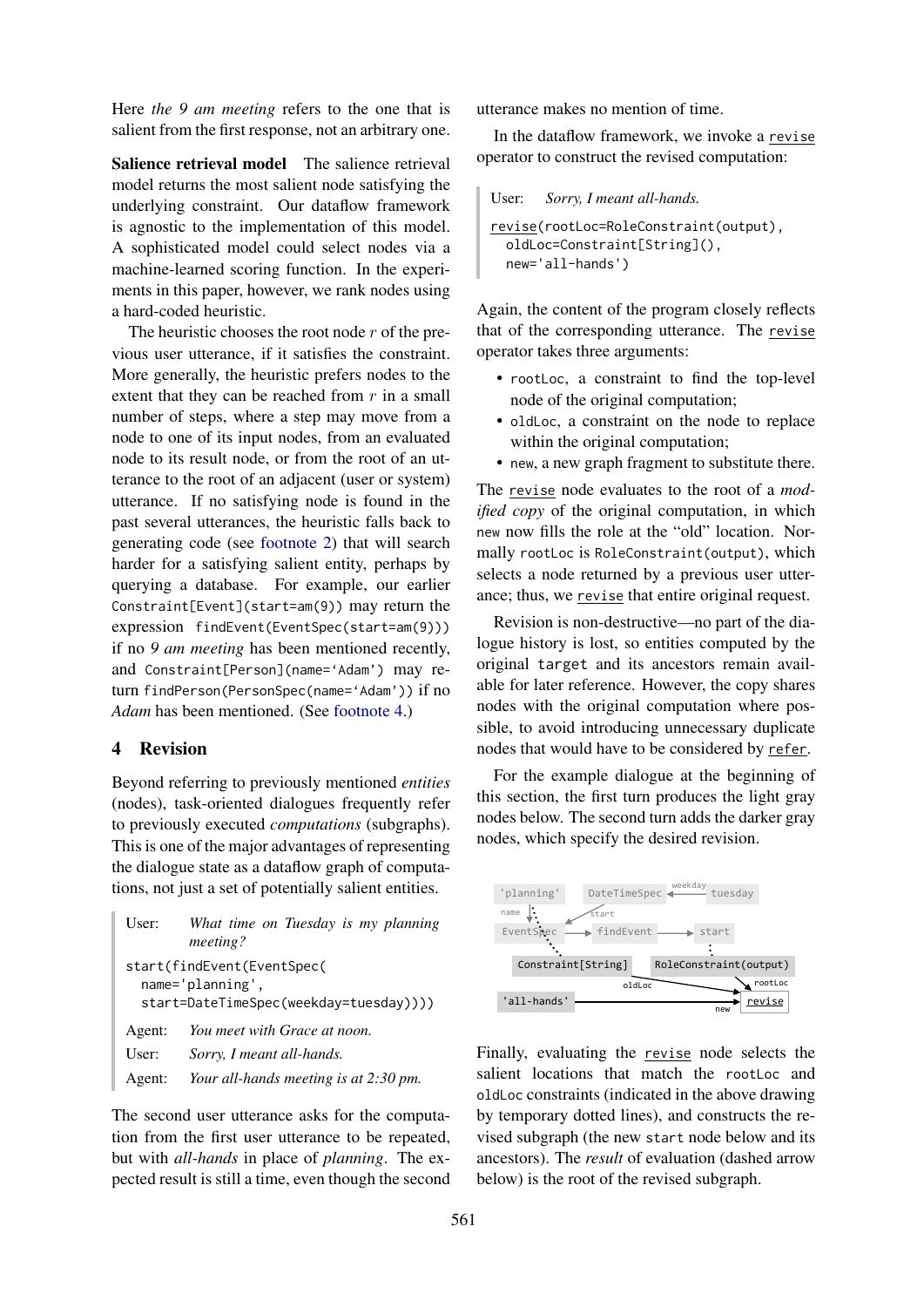

Finally, evaluating these new nodes as well will establish that the value of the top-level revise is the start time of the 'all-hands' meeting on Tuesday.

In the following example, the second utterance asks to replace a date specification. However, the utterance appears in a context where the relevant DateTimeSpec-valued node to be "replaced" is an argument that has actually not yet been provided:

```
User: When is lunch?
start(findEvent(EventSpec(name='lunch')))
Agent: It's at 1 pm.
User: What about tomorrow?
revise(
  rootLoc=RoleConstraint(output),
  oldLoc=Constraint[DateTimeSpec],
  new=tomorrow())
```
The revision replaces the missing start argument to the previous EventSpec (whose absence had resulted in some default behavior) with an *explicit* argument (the DateTimeSpec returned by tomorrow()). To achieve this, when the salience retrieval model is run with an oldLoc constraint, it must be able to return missing arguments that satisfy that constraint. Missing arguments are implicitly present, with special value missing of the appropriate type. In practice they are created on demand.



Evaluating the revise node results in the new, revised subgraph pointed to by the dashed arrow, (which can then be evaluated):



Relatedly, a user utterance sometimes modifies a previously mentioned constraint such as an EventSpec (see [footnote 4\)](#page-4-1). To permit this and

more, we allow a more flexible version of revise to (non-destructively) transform the subgraph at oldLoc by applying a function, rather than by substituting a given subgraph new. Such functions are similar to rewrite rules in a term rewriting system [\(Klop,](#page-13-4) [1990\)](#page-13-4), with the oldLoc argument supplying the condition. Our dataset [\(§6\)](#page-8-1) makes heavy use of reviseConstraint calls, which modify a constraint as directed, while weakening it if necessary so that it remains satisfiable. For example, if a 3:00–3:30 meeting is onscreen and the user says *make it 45 minutes* or *make it longer*, then the agent can no longer preserve previous constraints start=3:00 and end=3:30; one must be dropped.

While the examples in this section involve a single update, real-world dialogues [\(§6\)](#page-8-1) can involve single user requests built up over as many as five turns with unrelated intervening discussion. Revisions of revisions or of constraints on reference are also seamlessly handled: revise can take another revise or a refer node as its target, leading to a longer chain of result edges (dashed lines) to follow. Coordination of interactions among this many long-range dependencies remains a challenge even for modern attentional architectures [\(Bordes et al.,](#page-12-0) [2016\)](#page-12-0). With revise all the needed information is in one place; as experiments will show, this is crucial for good performance in more challenging dialogues.

#### <span id="page-6-0"></span>5 Recovery

Sometimes users make requests that can be fulfilled only with the help of followup exchanges, if at all. Requests might be incomplete:

| User:  | Book a meeting for me.         |
|--------|--------------------------------|
| Agent: | When should the meeting start? |

referentially ambiguous:

| User:  | Who is coming to the planning meeting? |
|--------|----------------------------------------|
| Agent: | Susan Chu and Susan Brown.             |
| User:  | What is Susan's email?                 |

or have no identifiable referent (a presupposition failure):

User: *When is my first meeting on February 30?*

Our solution is to treat such discourse failures as exceptions. In principle, they are no different from other real-world obstacles to fulfilling the user's request (server errors, declined credit cards, and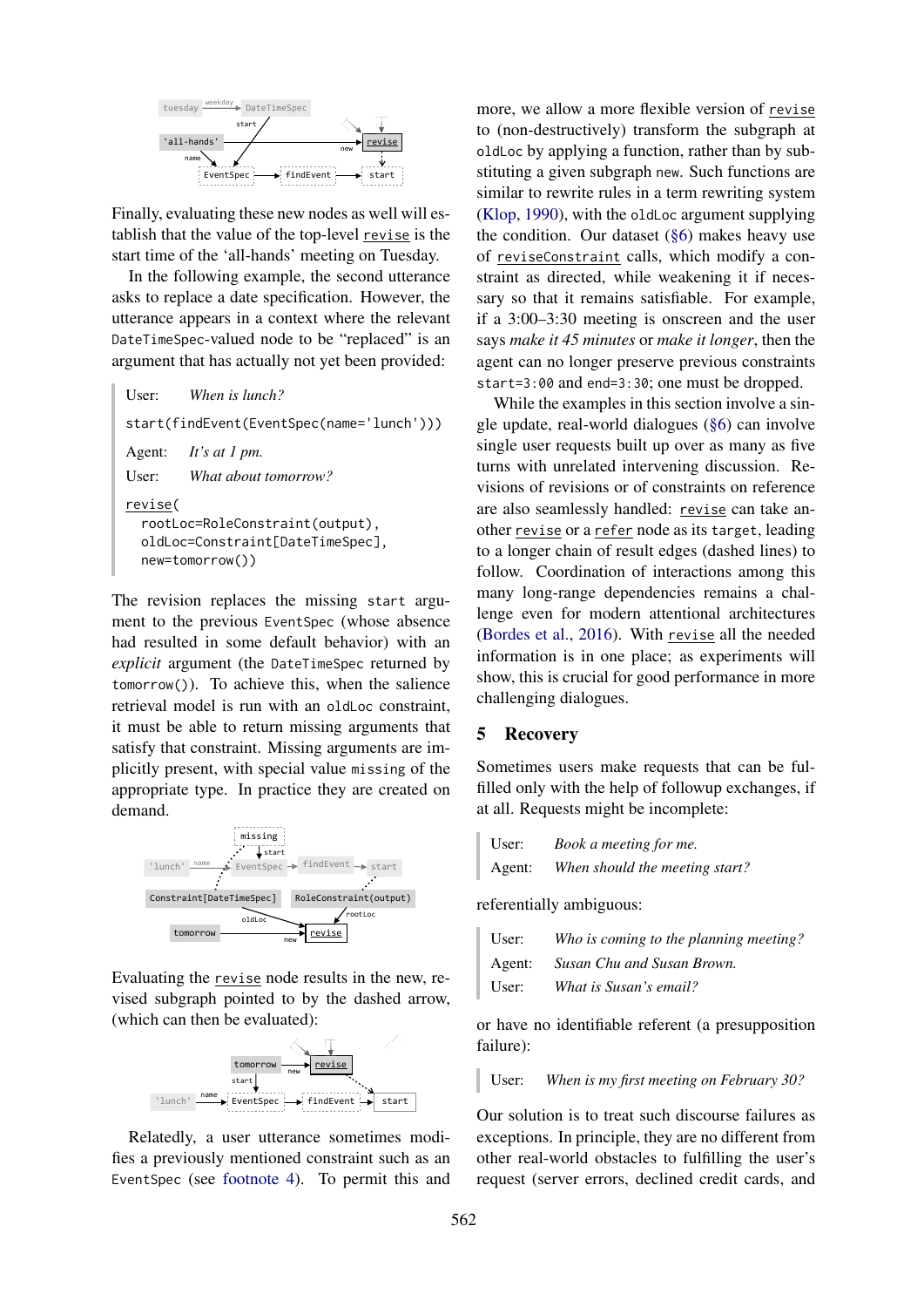other business logic). To be useful, a dialogue model must have some way to recover from all these exceptions, describing the problem to the user and guiding the dialogue past it.

Our dialogue manager consists *mainly* of an exception recovery mechanism. This contrasts with traditional slot-filling systems, where a scripted policy determines which questions to ask the user and in which order. Scripted policies are straightforward but cannot handle novel compositional utterances. Contextual semantic parsers treat compositionality, but provide no dialogue management mechanism at all. Our dataflow-based approach allows the user to express complex compositional intents, but also allows the agent to reclaim the initiative when it is unable to make progress. Specifically, the agent can elicit interactive repairs of the problematic user plan: the user communicates such repairs through the reference and revision mechanisms described in preceding sections.

Exceptions in execution In the dataflow graph framework, failure to interpret a user utterance is signaled by exceptions, which occur during evaluation. The simplest exceptions result from errors in function calls and constructors:

User: *What do I have on February 30?* findEvent(EventSpec( start=DateTimeSpec(month=feb, day=30)))

Evaluation of the dataflow graph specified by this program cannot be completed. The DateTimeSpec constructor generates an exception, and descendants of that node remain unevaluated.



An exception is essentially just a special result (possibly a structured value) returned by evaluation. It appears in the dataflow graph, so the agent can condition on it when predicting programs in future turns. When an exception occurs, the generation model [\(§2\)](#page-1-1) is invoked on the exceptional node. This can be used to produce prompts like:

### Agent: *There is no 30th of February. Did you mean some other date?*

At this point, recovering from the exception looks like any other revision step: the user supplies a new value, and the agent simply needs to patch it into the right location in the dataflow graph. There are several answers the user could make, indicating repairs at different locations:

User: *I meant February 28.*

| revise(rootLoc=RoleConstraint(output), |  |
|----------------------------------------|--|
| oldLoc=Constraint[DateTimeSpec](),     |  |
| new=DateTimeSpec(month=feb, day=28))   |  |

User: *I meant March.*

```
revise(rootLoc=RoleConstraint(output),
  oldLoc=Constraint[Month],
  new=mar)
```
The fact that exception recovery looks like any other turn-level prediction is another key advantage of dataflow-based state representations. In the above examples, the user specified a revision that would enable them to continue, but they also would have been free to try another utterance (*List all my meetings in February*) or to change goals altogether (*Never mind, let's schedule a vacation*).

Because of its flexibility, our exceptionhandling mechanism is suitable for many situations that have not traditionally been regarded as exceptions. For example, an interactive slot-filling workflow can be achieved via a sequence of underspecified constructors, each triggering an exception and eliciting a revision from the user:

|               | User: <i>Create a meeting.</i>                                                                                                              |
|---------------|---------------------------------------------------------------------------------------------------------------------------------------------|
| createEvent() | --+ UnderconstrainedException! (name)                                                                                                       |
|               | Agent: What should it be called?                                                                                                            |
|               | User: Planning meeting.                                                                                                                     |
|               | revise(rootLoc=RoleConstraint(output),<br>oldLoc=RoleConstraint(name),<br>new='Planning meeting')<br>--+ UnderconstrainedException! (start) |
|               | Agent: When should it start?                                                                                                                |

The agent predicted that the user intended to revise the missing name because an exception involving the name path appeared in the dialogue history on the previous turn.

Recovery behaviors are enabled by the phase separation between constructing the dataflow graph (which is the job of program synthesis from natural language) and evaluating its nodes. The dataflow graph always contains a record of the user's current goal, even when the goal could not be successfully evaluated. This goal persists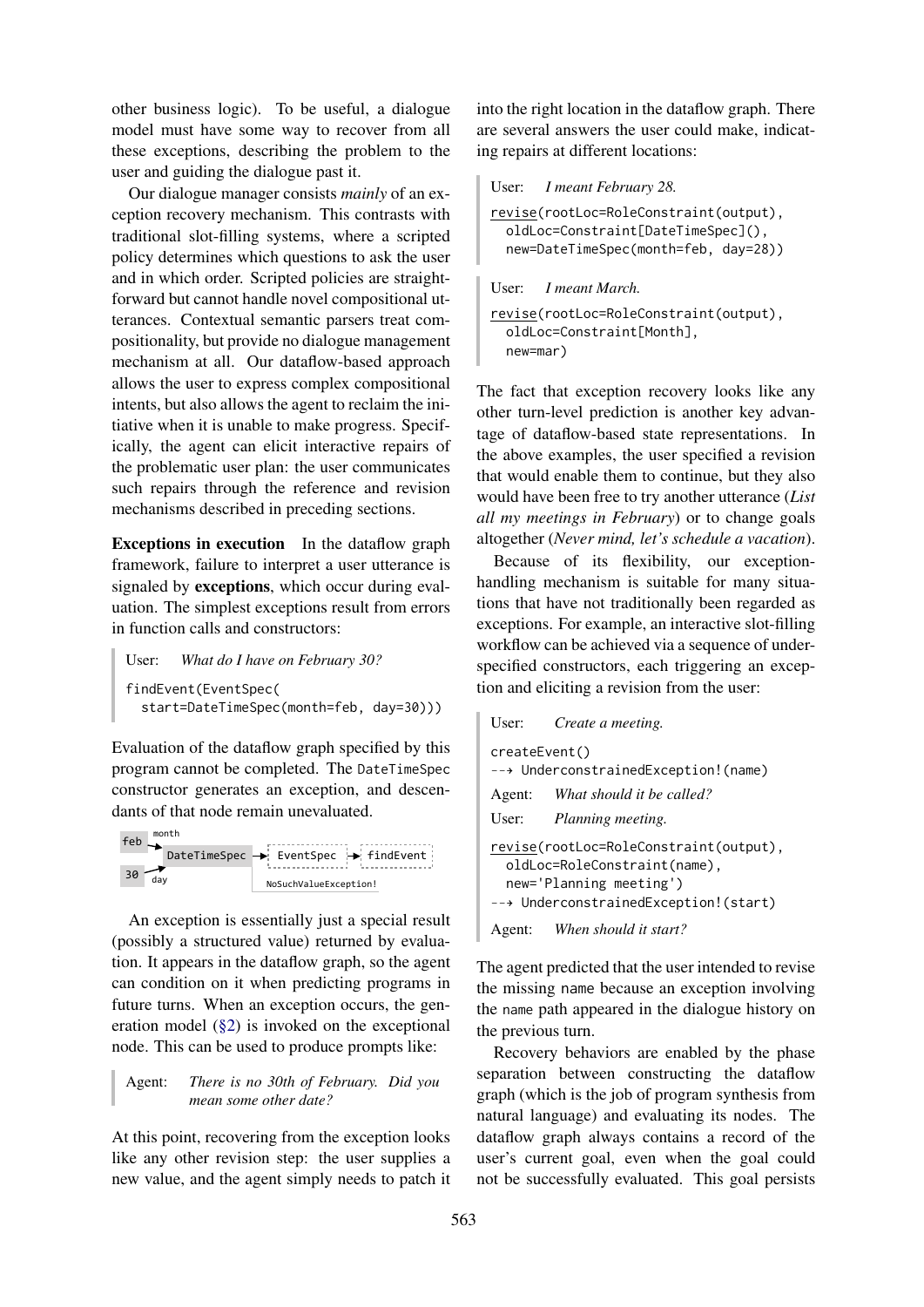across turns and remains accessible to reference, and thus can be interactively refined and clarified using the same metacomputation operations as user-initiated revision. Exception handling influences the course of the dialogue, without requiring a traditional hand-written or learned "dialogue policy" that reasons about full dialogue states. Our policy only needs to generate language (recall [§2\)](#page-1-1) that reacts appropriately to any exception or exceptions in the evaluation of the most recent utterance's program, just as it reacts to the ordinary return value in the case where evaluation succeeds.

# <span id="page-8-1"></span>6 Data

To validate our approach, we crowdsourced a large English dialogue dataset, SMCalFlow, featuring task-oriented conversations about calendar events, weather, places, and people. [Figure 2](#page-8-0) has an example. SMCalFlow has several key characteristics:

Richly annotated: Agent responses are executable programs, featuring API calls, function composition, and complex constraints built from strings, numbers, dates and times in a variety of formats. They are not key-value structures or database queries, but instead full descriptions of the runtime behavior needed to react to the user in a real, grounded dialogue system.

Open-ended: We did not constrain crowdworkers to scripts. Instead, they were given general information about agent capabilities and were encouraged to interact freely. A practical dialogue system must also recognize and respond to out-ofscope requests. Our dataset includes many such examples (see the fourth user turn in [Figure 2\)](#page-8-0).

Cross-domain: SMCalFlow spans four major domains: calendar, weather, places, and people. Cross-domain interaction is pervasive [\(Figure 2\)](#page-8-0).

To cover a rich set of back-end capabilities while encouraging worker creativity, we designed a wide range of *scenarios* to guide dialogue construction. There are over 100 scenarios of varying topic and granularity. Dialogues are collected via a Wizard-of-Oz process. Every dialogue is associated with a scenario. At each turn, a crowdworker acting as the user is presented with a dialogue as context and is asked to append a new utterance. An annotator acting as the agent labels the utterance with a program (which may include refer and revise) and then selects a natural-language response from a set of candidates produced by the language generation model described in [§2.](#page-1-1) The

```
User: Can you remind me to go to the airport tomorrow
         morning at 8am?
createCommitEventWrapper(
  createPreflightEventWrapper(
    EventBuilder(
      subject='go to the airport',
      start=dateAtTime(
         date=tomorrow(),
         time=numberAM(8)))))
Agent: Does this look right? [showing an event card with
         start at 8 am and the event name]
User: Make the location LaGuardia Airport.
reviseConstraint(
  rootLoc=RoleConstraint(output),
  oldLoc=Constraint[EventBuilder](),
  new=EventBuilder(
    location=LocationKeyphrase(
       'LaGuardia Airport')))
Agent: How is this? [showing an updated card]
User: What can I expect the weather there to be tomorrow
         morning?
weatherQueryApi(
  place=findPlace(PlaceSpec(
    keyphrase=refer(
      Constraint[LocationKeyphrase]()))),
  time=DateTimeSpec(
    date=tomorrow(),
    constraint=morning()))
Agent: It will be partly cloudy with a high of 77 °F and a
         low of 67 °F in LaGuardia Airport between 6:00 AM
         and 12:00 PM.
User: How is the traffic on the way there?
fenceNavigation()
Agent: I can't answer questions about transit.
User: That's fine. Book that please.
confirmAndReturnAction()
Agent: I've put that on your calendar. [showing the con-
         firmed event card]
```
<span id="page-8-0"></span>Figure 2: A sample annotated dialogue in SMCalFlow. Turn 1 features free-text subject and date/time. Turn 2 features reviseConstraint. Turn 3 features crossdomain interaction via refer and nested API calls (findPlace and weatherQueryApi are both real-world APIs). Turn 4 features an out-of-scope utterance that is parried by a category-appropriate "fencing" response. Turn 5 confirms a proposal after intervening turns.

annotation interface includes an autocomplete feature based on existing annotations. Annotators also populate databases of people and events to ensure that user requests have appropriate responses. The process is iterated for a set number of turns or until the annotator indicates the end of conversation. A single dialogue may include turns from multiple crowdworkers and annotators.

Annotators are provided with detailed guidelines containing example annotations and information about available library functions. Guidelines also specify conventions for pragmatic issues like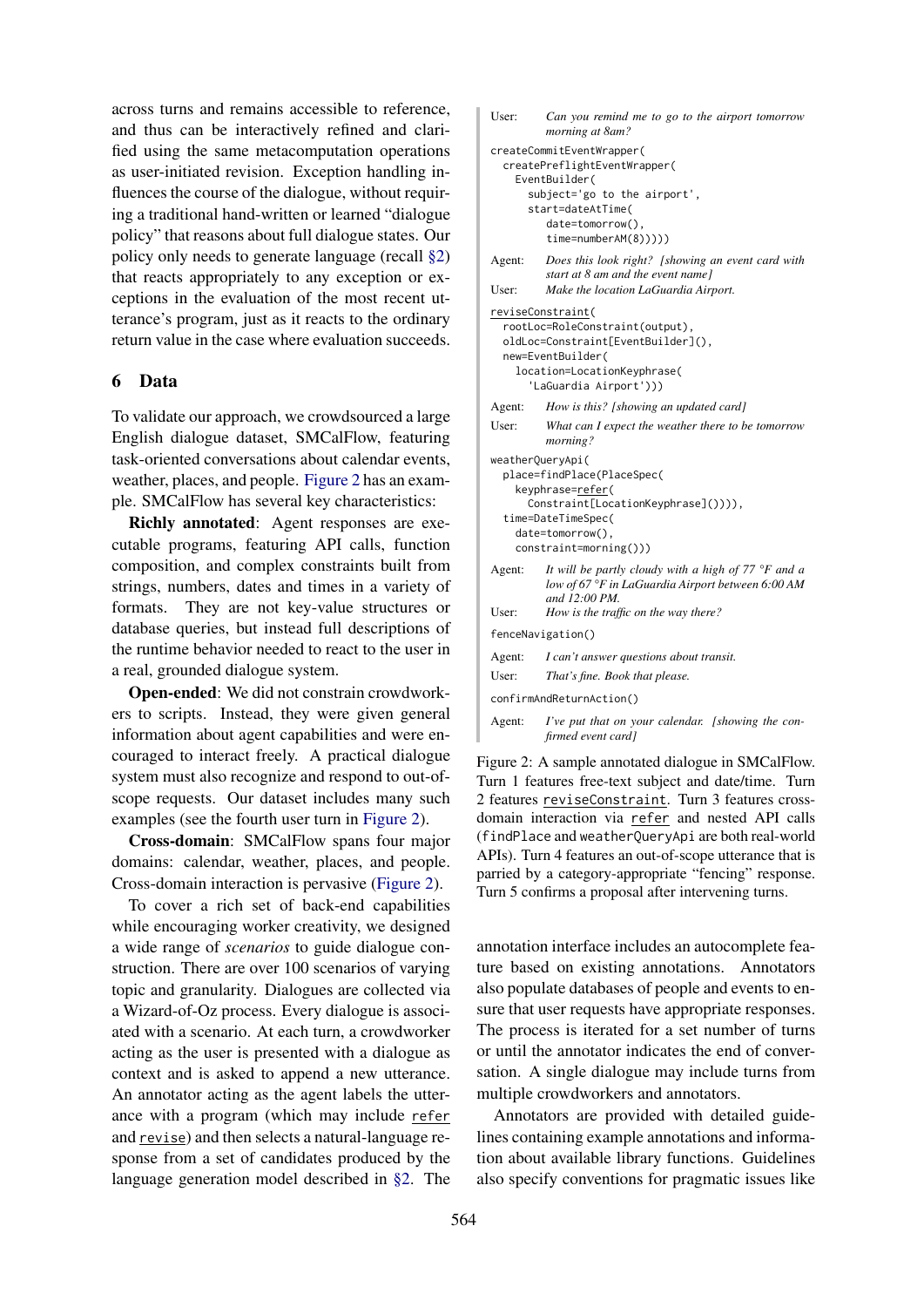the decision to annotate *next* as after at the beginning of [§2.](#page-1-1) Crowdworkers are recruited from Amazon Mechanical Turk with qualification requirements such as living in the United States and with a work approval rate higher than 95%.

Data is split into training, development, and test sets. We review every dialogue in the *test set* with two additional annotators. 75% of turns pass through this double review process with no changes, which serves as an approximate measure of inter-annotator consensus on full programs.

For comparison, we also produce a version of the popular MultiWOZ 2.1 dataset [\(Budzianowski](#page-12-2) [et al.,](#page-12-2) [2018;](#page-12-2) [Eric et al.,](#page-13-5) [2019\)](#page-13-5) with dataflow-based annotations. MultiWOZ is a state tracking task, so in its original format the dataset annotates each turn with a dialogue state rather than an executable representation. To obtain an equivalent (programbased) representation for MultiWOZ, at each user turn we automatically convert the annotation to a dataflow program.[5](#page-9-1) Specifically, we represent each non-empty dialogue state as a call to an event booking function, find, whose argument is a Constraint that specifies the desired type of booking along with values for some of that type's slots. Within a dialogue, any turn that initiates a new type of booking is re-annotated as a call to find. Turns that merely modify some of the slots are reannotated as reviseConstraint calls. Within either kind of call, any slot value that does not appear as a substring of the user's *current* utterance (all slot values in MultiWOZ are utterance substrings) is re-annotated as a call to refer with an appropriate type constraint, provided that the reference resolution heuristic would retrieve the correct string from earlier in the dataflow. This covers references like *the same day*. Otherwise, our re-annotation retains the literal string value.

Data statistics are shown in [Table 1.](#page-10-0) To the best of our knowledge, SMCalFlow is the largest annotated task-oriented dialogue dataset to date. Compared to MultiWOZ, it features a larger user vocabulary, a more complex space of statemanipulation primitives, and a long tail of agent programs built from numerous function calls and deep composition.

# <span id="page-9-0"></span>7 Experiments

We evaluate our approach on SMCalFlow and MultiWOZ 2.1. All experiments use the OpenNMT [\(Klein et al.,](#page-13-6) [2017\)](#page-13-6) pointer-generator network [\(See et al.,](#page-14-2) [2017\)](#page-14-2), a sequence-to-sequence model that can copy tokens from the source sequence while decoding. Our goal is to demonstrate that dataflow-based representations benefit standard neural model architectures. Dataflowspecific modeling might improve on this baseline, and we leave this as a challenge for future work.

For each user turn  $i$ , we linearize the target program into a sequence of tokens  $z_i$ . . This must be predicted from the dialogue context namely the concatenated source sequence  $x_{i-c} z_{i-c} \cdots x_{i-1} z_{i-1} x_i$  (for SMCalFlow) or  $x_{i-c} y_{i-c} \cdots x_{i-1} y_{i-1} x_i$  (for MultiWOZ 2.1). Here c is a context window size,  $x_j$  is the user utterance at user turn j,  $y_j$  is the agent's naturallanguage response, and  $z_i$  is the linearized agent program. Each sequence  $x_j$ ,  $y_j$ , or  $z_j$  begins with a separator token that indicates the speaker (user or agent). Our formulation of context for Multi-WOZ is standard (e.g., [Wu et al.,](#page-14-5) [2019\)](#page-14-5). We take the source and target vocabularies to consist of all words that occur in (respectively) the source and target sequences in training data, as just defined.

The model is trained using the Adam optimizer [\(Kingma and Ba,](#page-13-7) [2015\)](#page-13-7) with the maximum likelihood objective. We use 0.001 as the learning rate. Training ends when there have been two different epochs that increased the development loss.

We use Glove800B-300d (cased) and Glove6B-300d (uncased) [\(Pennington et al.,](#page-13-8) [2014\)](#page-13-8) to initialize the vocabulary embeddings for the SM-CalFlow and MultiWoZ experiments, respectively. The context window size  $c$ , hidden layer size  $d$ , number of hidden layers  $l$ , and dropout rates  $r$  are selected based on the agent action accuracy (for SMCalFlow) or dialogue-level exact match (for MultiWoZ) on the development set from {2, 4, 10}, {256, 300, 320, 384}, {1, 2, 3}, {0.3, 0.5, 0.7} respectively. Approximate 1-best decoding uses a beam of size 5.

Quantitative evaluation [Table 2](#page-10-1) shows results for the SMCalFlow dataset. We report program accuracy: specifically, exact-match accuracy of the predicted program after inlining metacomputation (i.e., replacing all calls to metacomputation operations with the concrete program fragments they return). $6\text{ }$  $6\text{ }$  We also compare to baseline mod-

<span id="page-9-1"></span><sup>5</sup>We release the conversion script along with SMCalFlow.

<span id="page-9-2"></span><sup>&</sup>lt;sup>6</sup>Specifically, we inline all refer calls and revise calls that involve direct substitution of the kind described in [§4.](#page-5-0) We preserve reviseConstraint calls to avoid penalizing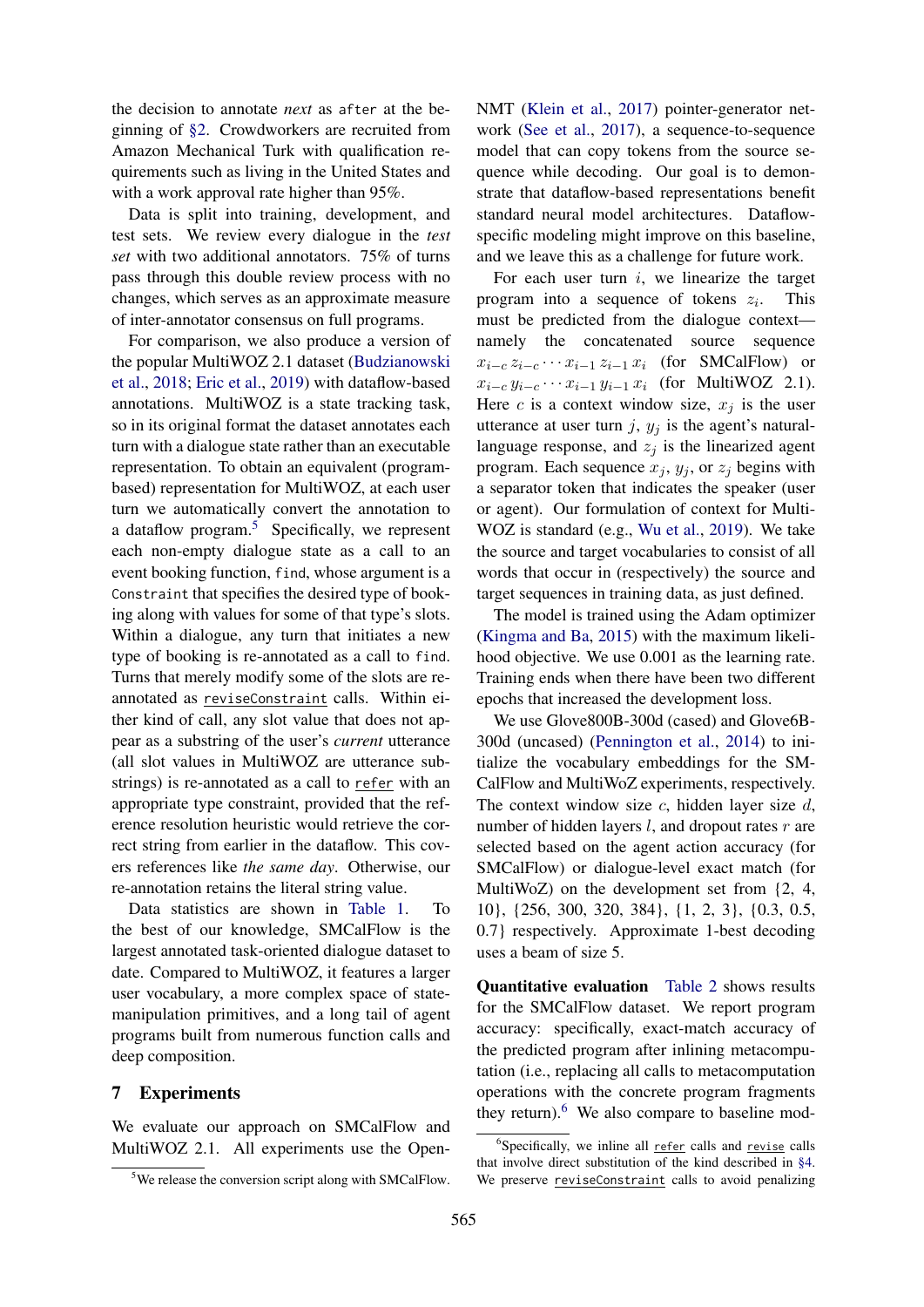|                  |        | $# Dialogues$ $# User Turns$ | User Vocab.<br>Size | Library<br>Size | Utterance<br>Length | Program<br>Length | Program<br>Depth | <b>OOS</b> |
|------------------|--------|------------------------------|---------------------|-----------------|---------------------|-------------------|------------------|------------|
| <b>SMCalFlow</b> | 41.517 | 155.923                      | 17.397              | 338             | (5, 8, 11)          | (11, 40, 57)      | (5, 9, 11)       | 10.466     |
| MultiWOZ 2.1     | 10.419 | 71.410                       | 4.105               | 35              | (9, 13, 17)         | (2, 29, 39)       | (2, 6, 6)        |            |

<span id="page-10-0"></span>Table 1: Dataset statistics. "Library Size" counts distinct function names (e.g., findEvent) plus keyword names (e.g., start=). "Length" and "Depth" columns show (.25, .50, .75) quantiles. For programs, "Length" is the number of function calls and "Depth" is determined from a tree-based program representation. "OOS" counts the outof-scope utterances. MultiWOZ statistics were calculated after applying the data processing of [Wu et al.](#page-14-5) [\(2019\)](#page-14-5). Vocabulary size is less than reported by [Goel et al.](#page-13-9) [\(2019\)](#page-13-9) because of differences in tokenization (see code release).

|                                                  | Full         |              |              | Ref. Turns   | Rev. Turns   |              |
|--------------------------------------------------|--------------|--------------|--------------|--------------|--------------|--------------|
|                                                  | dev          | test         | dev          | test         | dev          | test         |
| # of Turns   13,499 21,224   3,554 8,965   1,052 |              |              |              |              |              | 3,315        |
| Dataflow<br>inline                               | .729<br>.696 | .665<br>.606 | .642<br>.533 | .574<br>.465 | .697<br>.631 | .565<br>.474 |

<span id="page-10-1"></span>Table 2: SMCalFlow results. Agent action accuracy is significantly higher than a baseline without metacomputation, especially on turns that involve a reference (Ref. Turns) or revision (Rev. Turns) to earlier turns in the dialogue ( $p < 10^{-6}$ , McNemar's test).

els that *train* on inlined metacomputation. These experiments make it possible to evaluate the importance of explicit dataflow manipulation compared to a standard contextual semantic parsing approach to the task: a no-metacomputation baseline can still reuse computations from previous turns via the model's copy mechanism.

For the full representation,  $c, d, l$ , and  $r$  are 2, 384, 2, and 0.5, respectively. For the inline variant, they are 2, 384, 3, and 0.5. Turn-level exact match accuracy is around 73% for the development set and 67% for the test set. Inlining metacomputation, which forces the model to explicitly resolve cross-turn computation, reduces accuracy by 5.9% overall, 10.9% on turns involving references, and 9.1% on turns involving revision. Dataflow-based metacomputation operations are thus essential for good model performance in all three cases.

We further evaluate our approach on dialogue state tracking using MultiWOZ 2.1. [Table 3](#page-10-2) shows results. For the full representation, the selected model uses  $c = 2$ ,  $d = 384$ ,  $l = 2$ , and  $r = 0.7$ . For the inline refer variant, they are 4, 320, 3, and 0.3. For the variant that inlines both refer and revise calls, they are 10, 320, 2, and 0.7. Even without metacomputation, prediction of programbased representations gives results comparable to the existing state of the art, TRADE, on the standard "Joint Goal" metric (turn-level exact match).

|              | Joint Goal | Dialogue | Prefix |
|--------------|------------|----------|--------|
| Dataflow     | .467       | .220     | 3.07   |
| inline refer | .447       | .202     | 2.97   |
| inline both  | .467       | .205     | 2.90   |
| <b>TRADE</b> | .454       | .168     | 2.73   |

<span id="page-10-2"></span>Table 3: MultiWOZ 2.1 test set results. TRADE [\(Wu](#page-14-5) [et al.,](#page-14-5) [2019\)](#page-14-5) results are from the public implementation. "Joint Goal" [\(Budzianowski et al.,](#page-12-2) [2018\)](#page-12-2) is average dialogue state exact-match, "Dialogue" is average dialogue-level exact-match, and "Prefix" is the average number of turns before an incorrect prediction. Within each column, the best result is boldfaced, along with all results that are not significantly worse ( $p < 0.05$ , paired permutation test). Moreover, *all* of "Dataflow," "inline refer," and "inline both" have higher dialogue accuracy than TRADE ( $p < 0.005$ ).

(Our dataflow representation for MultiWOZ is designed so that dataflow graph evaluation produces native MultiWOZ slot-value structures.) However, Joint Goal does not fully characterize the effectiveness of a state tracking system in real-world interactions, as it allows the model to recover from an error at an earlier turn by conditioning on gold agent utterances after the error. We thus evaluate on *dialogue*-level exact match and prefix length (the average number of turns until an error). On these metrics the benefit of dataflow over past approaches is clearer. Differences within dataflow model variants are smaller here than in [Table 2.](#page-10-1) For the Joint Goal metric, the no-metacomputation baseline is better; we attribute this to the comparative simplicity of reference in the MultiWOZ dataset. In any case, casting the state-tracking problem as one of program prediction with appropriate primitives gives a state-of-the-art statetracking model for MultiWOZ using only off-the-shelf sequence prediction tools.<sup>[7](#page-10-3)</sup>

baselines that do not have access to pre-defined constraint transformation logic.

<span id="page-10-3"></span> ${}^{7}$ A note on reproducibility: Dependence on internal libraries prevents us from releasing a full salience model implementation and inlining script for SMCalFlow. The accompanying data release includes both inlined and non-inlined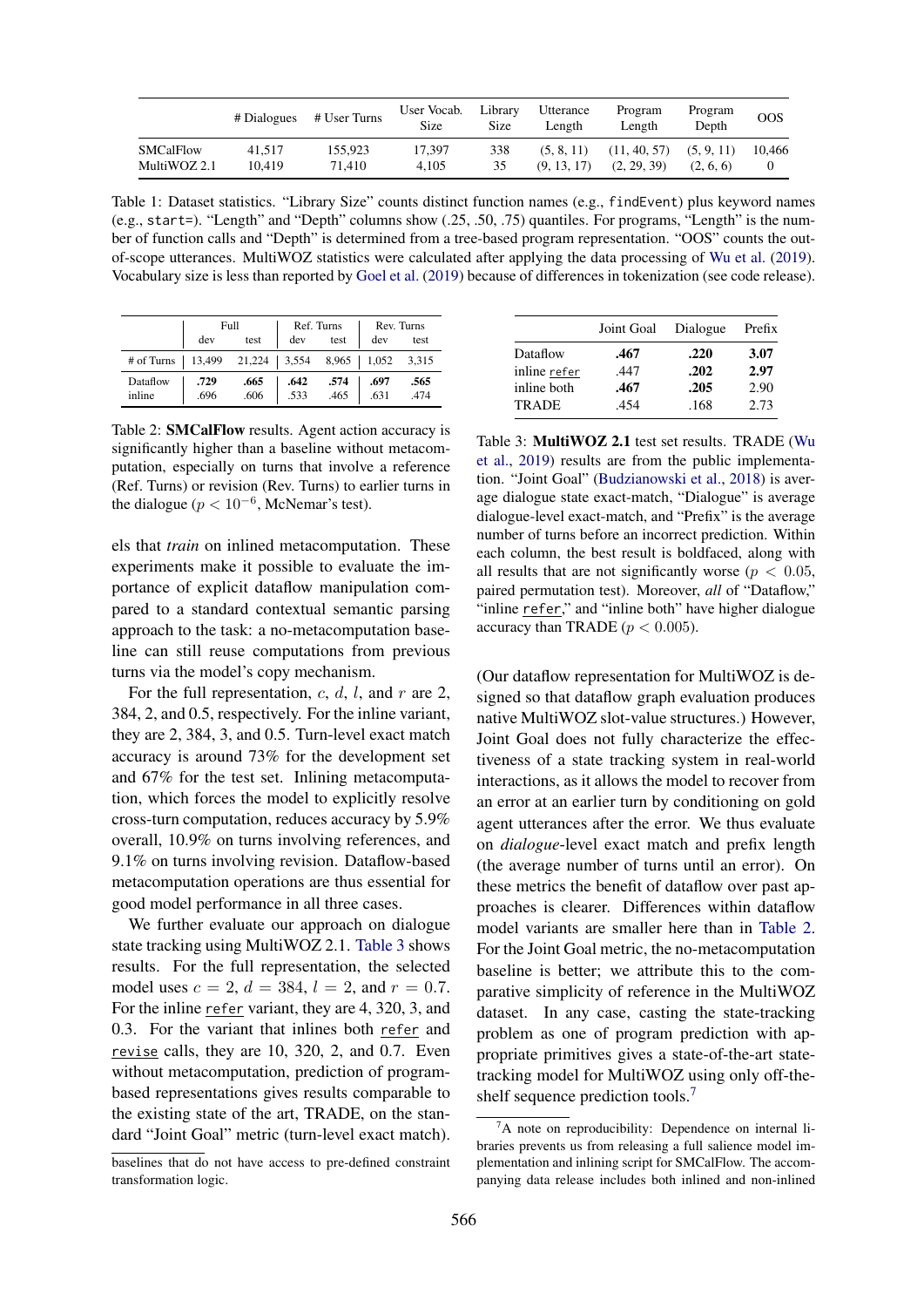| Error category                   | Count          |
|----------------------------------|----------------|
| <b>Underprediction</b>           | 21             |
| <b>Entity linking</b>            | 21             |
| Hallucinated                     | 7              |
| Wrong type                       |                |
| Wrong field                      | $\overline{c}$ |
| Boundary mismatch                | 5              |
| Fencing                          | 22             |
| Should have fenced               | 9              |
| Shouldn't have fenced            | 8              |
| Wrong message                    | 5              |
| Ambiguity                        | 23             |
| Wrong in context                 | 8              |
| Acceptable (same semantics)      | 8              |
| Acceptable (different semantics) | 7              |
| <b>Miscellaneous</b>             | 10             |
| Used wrong function              | 4              |
| Other / Multiple                 | 6              |
| Error in gold                    | 3              |

<span id="page-11-0"></span>Table 4: Manual classification of 100 model errors on the SMCalFlow dataset. The largest categories are *underprediction* (omitting steps from agent programs), *entity linking* (errors in extraction of entities from user utterances, *fencing* (classifying a user request as outof-scope), and *ambiguity* (user utterances with multiple possible interpretations). See [§7](#page-9-0) for discussion.

Error analysis Beyond the quantitative results shown in Tables [2](#page-10-1)[–3,](#page-10-2) we manually analyzed 100 SMCalFlow turns where our model mispredicted. [Table 4](#page-11-0) breaks down the errors by type.

Three categories involve straightforward parsing errors. In underprediction errors, the model fails to predict some computation (e.g., a search constraint or property extractor) specified in the user request. This behavior is not specific to our system: under-length predictions are also welldocumented in neural machine translation systems [\(Murray and Chiang,](#page-13-10) [2018\)](#page-13-10). In entity linking errors, the model correctly identifies the presence of an entity mention in the input utterance, but uses it incorrectly in the input plan. Sometimes the entity that appears in the plan is *hallucinated*, appearing nowhere in the utterance; sometimes the entity is cast to a *wrong type* (e.g., locations interpreted as event names) used in the *wrong field* or extracted with *wrong boundaries*. In fencing errors, the model interprets an out-of-scope user utterance as an interpretable command, or vice-versa (compare to [Figure 2,](#page-8-0) turn 4).

The fourth category, **ambiguity** errors, is more interesting. In these cases, the predicted plan corresponds to an interpretation of the user utterance that would be acceptable in *some* discourse context. In a third of these cases, this interpretation is ruled out by either dialogue context (e.g., interpreting *what's next?* as a request for the next list item rather than the event with the next earliest start time) or commonsense knowledge (*make it at 8* means 8 a.m. for a business meeting and 8 p.m. for a dance party). In the remaining cases, the predicted plan expresses an alternative computation that produces the same result, or an alternative interpretation that is also contextually appropriate.

### 8 Related work

The view of dialogue as an interactive process of shared plan synthesis dates back to [Grosz and Sid](#page-13-11)[ner'](#page-13-11)s earliest work on discourse structure [\(1986;](#page-13-11) [1988\)](#page-13-12). That work represents the state of a dialogue as a predicate recognizing whether a desired piece of information has been communicated or change in world state effected. Goals can be refined via questions and corrections from both users and agents. The only systems to attempt full versions of this shared-plans framework (e.g., [Allen](#page-12-3) [et al.,](#page-12-3) [1996;](#page-12-3) [Rich et al.,](#page-14-6) [2001\)](#page-14-6) required inputs that could be parsed under a predefined grammar. Subsequent research on dialogue understanding has largely focused on two simpler subtasks:

Contextual semantic parsing approaches focus on complex language understanding without reasoning about underspecified goals or agent initiative. Here the prototypical problem is iterated question answering [\(Hemphill et al.,](#page-13-13) [1990;](#page-13-13) [Yu](#page-14-7) [et al.,](#page-14-7) [2019b\)](#page-14-7), in which the user asks a sequence of questions corresponding to database queries, and results of query execution are presented as structured result sets. [Vlachos and Clark](#page-14-8) [\(2014\)](#page-14-8) describe a semantic parsing representation targeted at more general dialogue problems. Most existing methods interpret context-dependent user questions (*What is the next flight to Atlanta? When does it land?*) by learning to copy subtrees [\(Zettle](#page-14-9)[moyer and Collins,](#page-14-9) [2009;](#page-14-9) [Iyyer et al.,](#page-13-14) [2017;](#page-13-14) [Suhr](#page-14-10) [et al.,](#page-14-10) [2018\)](#page-14-10) or tokens [\(Zhang et al.,](#page-15-0) [2019\)](#page-15-0) from previously-generated queries. In contrast, our approach reifies reuse with explicit graph operators.

Slot-filling approaches [\(Pieraccini et al.,](#page-14-0) [1992\)](#page-14-0) model simpler utterances in the context of full, in-

versions of the full dataset, and inlined and non-inlined versions of our model's test set predictions, enabling side-byside comparisons and experiments with alternative representations. We provide full conversion scripts for MultiWOZ.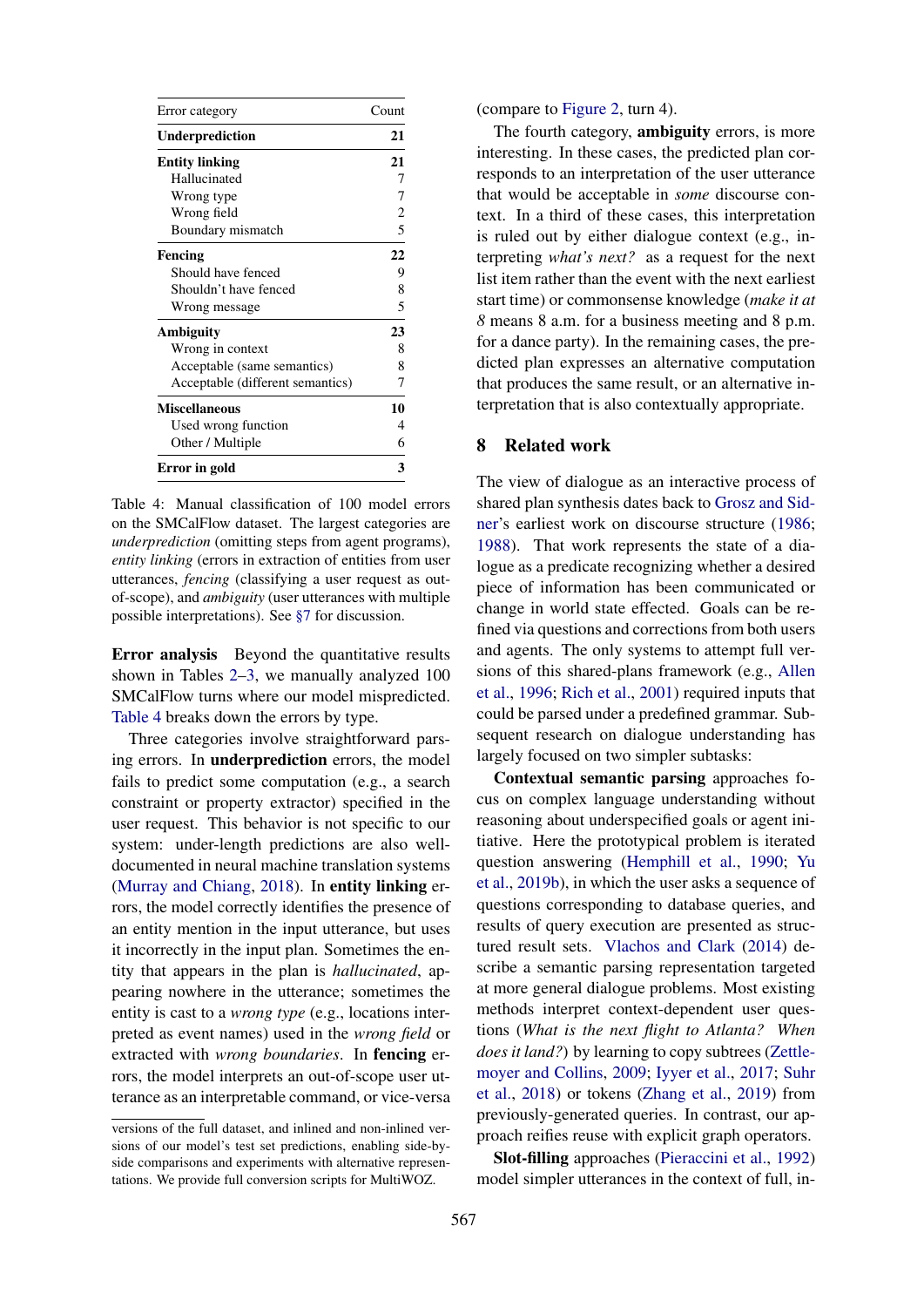teractive dialogues. It is assumed that any user intent can be represented with a flat structure consisting of a categorical dialogue act and a mapping between a fixed set of slots and string-valued fillers. Existing fine-grained dialogue act schemes [\(Stolcke et al.,](#page-14-11) [2000\)](#page-14-11) can distinguish among a range of communicative intents not modeled by our approach, and slot-filling representations have historically been easier to predict [\(Zue et al.,](#page-15-1) [1994\)](#page-15-1) and annotate [\(Byrne et al.,](#page-13-15) [2019\)](#page-13-15). But while recent variants support interaction between related slots [\(Budzianowski et al.,](#page-12-2) [2018\)](#page-12-2) and fixed-depth hierarchies of slots [\(Gupta et al.,](#page-13-16) [2018\)](#page-13-16), modern slot-filling approaches remain limited in their support for semantic compositionality. By contrast, our approach supports user requests corresponding to general compositional programs.

More recent end-to-end dialogue agents attempt to map directly from conversation histories to API calls and agent utterances using neural sequence-to-sequence models without a representation of dialogue state [\(Bordes et al.,](#page-12-0) [2016;](#page-12-0) [Yu](#page-14-12) [et al.,](#page-14-12) [2019a\)](#page-14-12). While promising, models in these papers fail to outperform rule- or template-driven baselines. [Neelakantan et al.](#page-13-17) [\(2019\)](#page-13-17) report greater success on a generation-focused task, and promising results have also been obtained from hybrid neuro-symbolic dialogue systems [\(Zhao and Eske](#page-15-2)[nazi,](#page-15-2) [2016;](#page-15-2) [Williams et al.,](#page-14-13) [2017;](#page-14-13) [Wen et al.,](#page-14-14) [2017;](#page-14-14) [Gao et al.,](#page-13-18) [2019\)](#page-13-18). Much of this work is focused on improving agent modeling for existing representation schemes like slot filling. We expect that many modeling innovations (e.g., the neural entity linking mechanism proposed by [Williams et al.\)](#page-14-13) could be used in conjunction with the new representational framework we have proposed in this paper.

Like slot-filling approaches, our framework is aimed at modeling full dialogues in which agents can ask questions, recover from errors, and take actions with side effects, all backed by an explicit state representation. However, our notions of "state" and "action" are much richer than in slot-filling systems, extending to arbitrary compositions of primitive operators. We use semantic parsing as a modeling framework for dialogue agents that can construct compositional states of this kind. While dataflow-based representations are widely used to model execution state for programming languages [\(Kam and Ullman,](#page-13-19) [1976\)](#page-13-19), this is the first work we are aware of that uses them to model conversational context and dialogue.

### 9 Conclusions

We have presented a representational framework for task-oriented dialogue modeling based on dataflow graphs, in which dialogue agents predict a sequence of compositional updates to a graphical state representation. This approach makes it possible to represent and learn from complex, natural dialogues. Future work might focus on improving prediction by introducing learned implementations of refer and revise that, along with the program predictor itself, could evaluate their hypotheses for syntactic, semantic, and pragmatic plausibility. The representational framework could itself be extended, e.g., by supporting declarative user goals and preferences that persist across utterances. We hope that the rich representations presented here—as well as our new dataset—will facilitate greater use of context and compositionality in learned models for task-oriented dialogue.

## Acknowledgments

We would like to thank Tatsunori Hashimoto, Jianfeng Gao, and the anonymous TACL reviewers for feedback on early drafts of this paper.

### References

- <span id="page-12-3"></span>James F. Allen, Bradford W. Miller, Eric K. Ringger, and Teresa Sikorski. 1996. [A robust system](https://www.aclweb.org/anthology/P96-1009/) [for natural spoken dialogue.](https://www.aclweb.org/anthology/P96-1009/) In *Proceedings of the 34th Annual Meeting of the Association for Computational Linguistics*, pages 62–70. Association for Computational Linguistics.
- <span id="page-12-1"></span>John Langshaw Austin. 1962. *How to Do Things with Words*. William James Lectures. Oxford University Press. Edited by James O. Urmson. A second edition appeared in 1975.
- <span id="page-12-0"></span>Antoine Bordes, Y-Lan Boureau, and Jason Weston. 2016. [Learning end-to-end goal-oriented](https://openreview.net/forum?id=S1Bb3D5gg) [dialog.](https://openreview.net/forum?id=S1Bb3D5gg) In *Proceedings of the International Conference on Learning Representations*.
- <span id="page-12-2"></span>Pawel Budzianowski, Tsung-Hsien Wen, Bo-Hsiang Tseng, Iñigo Casanueva, Stefan Ultes, Osman Ramadan, and Milica Gasic. 2018. [MultiWOZ – A large-scale multi-domain](https://www.aclweb.org/anthology/D18-1547/) [Wizard-of-Oz dataset for task-oriented dialogue](https://www.aclweb.org/anthology/D18-1547/) [modelling.](https://www.aclweb.org/anthology/D18-1547/) In *Proceedings of the Conference on Empirical Methods in Natural Language Processing*.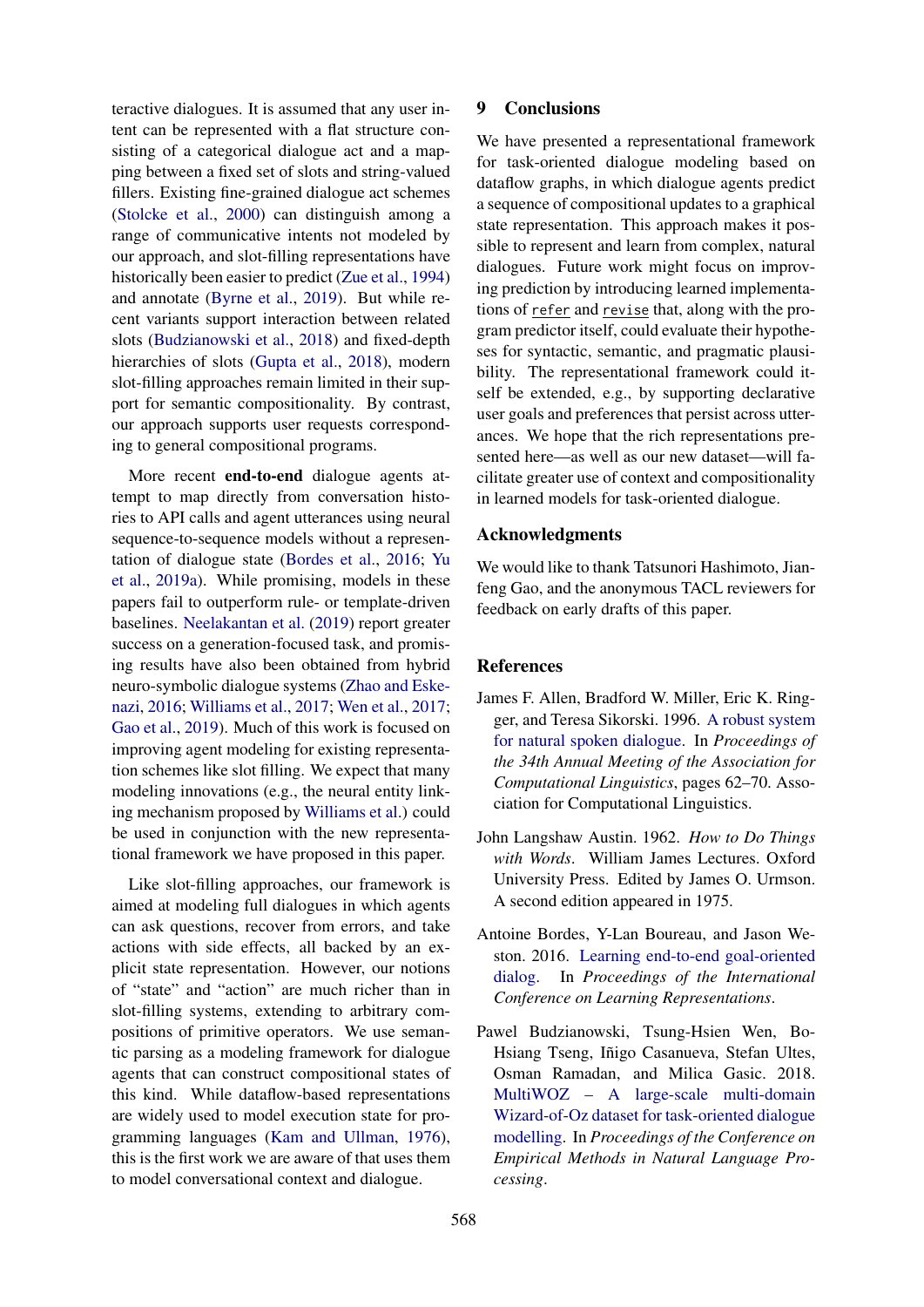- <span id="page-13-15"></span>Bill Byrne, Karthik Krishnamoorthi, Chinnadhurai Sankar, Arvind Neelakantan, Ben Goodrich, Daniel Duckworth, Semih Yavuz, Amit Dubey, Kyu-Young Kim, and Andy Cedilnik. 2019. [Taskmaster-1: Toward a realistic and diverse](https://www.aclweb.org/anthology/D19-1459) [dialog dataset.](https://www.aclweb.org/anthology/D19-1459) In *Proceedings of the Conference on Empirical Methods in Natural Language Processing and the International Joint Conference on Natural Language Processing*, pages 4516–4525, Hong Kong, China.
- <span id="page-13-5"></span>Mihail Eric, Rahul Goel, Shachi Paul, Abhishek Sethi, Sanchit Agarwal, Shuyag Gao, and Dilek Hakkani-Tur. 2019. [MultiWOZ 2.1: A con](https://arxiv.org/abs/1907.01669)[solidated multi-domain dialogue dataset with](https://arxiv.org/abs/1907.01669) [state corrections and state tracking baselines.](https://arxiv.org/abs/1907.01669) *arXiv:1907.01669 [cs.CL]*.
- <span id="page-13-18"></span>Jianfeng Gao, Michel Galley, Lihong Li, et al. 2019. [Neural approaches to conversational AI.](https://www.nowpublishers.com/article/Details/INR-074) *Foundations and Trends® in Information Retrieval*, 13(2-3):127–298.
- <span id="page-13-9"></span>Rahul Goel, Shachi Paul, and Dilek Hakkani-Tür. 2019. [HyST: A hybrid approach for flexible](https://www.isca-speech.org/archive/Interspeech_2019/abstracts/1863.html) [and accurate dialogue state tracking.](https://www.isca-speech.org/archive/Interspeech_2019/abstracts/1863.html) In *Proceedings of the Conference of the International Speech Communication Association*.
- <span id="page-13-11"></span>Barbara J. Grosz and Candace L. Sidner. 1986. [Attention, intentions, and the structure of dis](https://www.aclweb.org/anthology/J86-3001/)[course.](https://www.aclweb.org/anthology/J86-3001/) *Computational Linguistics*, 12(3):175– 204.
- <span id="page-13-12"></span>Barbara J. Grosz and Candace L. Sidner. 1988. [Plans for discourse.](https://apps.dtic.mil/docs/citations/ADA192242) Technical report, BBN Laboratories.
- <span id="page-13-16"></span>Sonal Gupta, Rushin Shah, Mrinal Mohit, Anuj Kumar, and Mike Lewis. 2018. [Semantic pars](https://www.aclweb.org/anthology/D18-1300/)[ing for task oriented dialog using hierarchical](https://www.aclweb.org/anthology/D18-1300/) [representations.](https://www.aclweb.org/anthology/D18-1300/) In *Proceedings of the Conference on Empirical Methods in Natural Language Processing*.
- <span id="page-13-13"></span>Charles T. Hemphill, John J. Godfrey, and George R. Doddington. 1990. [The ATIS spo](https://www.aclweb.org/anthology/H90-1021/)[ken language systems pilot corpus.](https://www.aclweb.org/anthology/H90-1021/) In *Speech and Natural Language: Proceedings of a Workshop Held at Hidden Valley*.
- <span id="page-13-2"></span>R. Hindley. 1969. [The principal type-scheme of](https://doi.org/10.2307/1995158) [an object in Combinatory Logic.](https://doi.org/10.2307/1995158) *Transactions of the American Mathematical Society*, 146:29– 60.
- <span id="page-13-14"></span>Mohit Iyyer, Wen-tau Yih, and Ming-Wei Chang. 2017. [Search-based neural structured learning](https://www.aclweb.org/anthology/P17-1167/) [for sequential question answering.](https://www.aclweb.org/anthology/P17-1167/) In *Proceedings of the Annual Meeting of the Association for Computational Linguistics*.
- <span id="page-13-19"></span>John B. Kam and Jeffrey D. Ullman. 1976. [Global](https://dl.acm.org/doi/10.1145/321921.321938) [data flow analysis and iterative algorithms.](https://dl.acm.org/doi/10.1145/321921.321938) *Journal of the ACM (JACM)*, 23(1):158–171.
- <span id="page-13-7"></span>Diederik Kingma and Jimmy Ba. 2015. [Adam: A](https://arxiv.org/abs/1412.6980) [method for stochastic optimization.](https://arxiv.org/abs/1412.6980) In *Proceedings of the International Conference on Learning Representations*.
- <span id="page-13-6"></span>Guillaume Klein, Yoon Kim, Yuntian Deng, Jean Senellart, and Alexander M. Rush. 2017. [Open](https://doi.org/10.18653/v1/P17-4012)[nmt: Open-source toolkit for neural machine](https://doi.org/10.18653/v1/P17-4012) [translation.](https://doi.org/10.18653/v1/P17-4012) In *Proceedings of the Annual Meeting of the Association for Computational Linguistics*.
- <span id="page-13-4"></span>Jan Willem Klop. 1990. *Term Rewriting Systems*. Centrum voor Wiskunde en Informatica.
- <span id="page-13-1"></span>Shalom Lappin and Herbert J. Leass. 1994. [An](https://www.aclweb.org/anthology/J94-4002/) [algorithm for pronominal anaphora resolution.](https://www.aclweb.org/anthology/J94-4002/) *Computational Linguistics*, 20(4):535–561.
- <span id="page-13-3"></span>Robin Milner. 1978. [A theory of type polymor](https://www.sciencedirect.com/science/article/pii/0022000078900144)[phism in programming.](https://www.sciencedirect.com/science/article/pii/0022000078900144) *Journal of Computer and System Sciences*, 17:348–375.
- <span id="page-13-0"></span>Ruslan Mitkov. 2014. *Anaphora Resolution*. Routledge.
- <span id="page-13-10"></span>Kenton Murray and David Chiang. 2018. [Correct](https://www.aclweb.org/anthology/W18-6322/)[ing length bias in neural machine translation.](https://www.aclweb.org/anthology/W18-6322/) In *Proceedings of the Conference on Machine Translation*.
- <span id="page-13-17"></span>Arvind Neelakantan, Semih Yavuz, Sharan Narang, Vishaal Prasad, Ben Goodrich, Daniel Duckworth, Chinnadhurai Sankar, and Xifeng Yan. 2019. [Neural Assistant: Joint action pre](https://arxiv.org/abs/1910.14613)[diction, response generation, and latent knowl](https://arxiv.org/abs/1910.14613)[edge reasoning.](https://arxiv.org/abs/1910.14613) *arXiv:1910.14613 [cs.LG]*.
- <span id="page-13-8"></span>Jeffrey Pennington, Richard Socher, and Christopher D. Manning. 2014. [GloVe: Global vec](http://www.aclweb.org/anthology/D14-1162)[tors for word representation.](http://www.aclweb.org/anthology/D14-1162) In *Proceedings of the Conference on Empirical Methods in Natural Language Processing*, pages 1532–1543.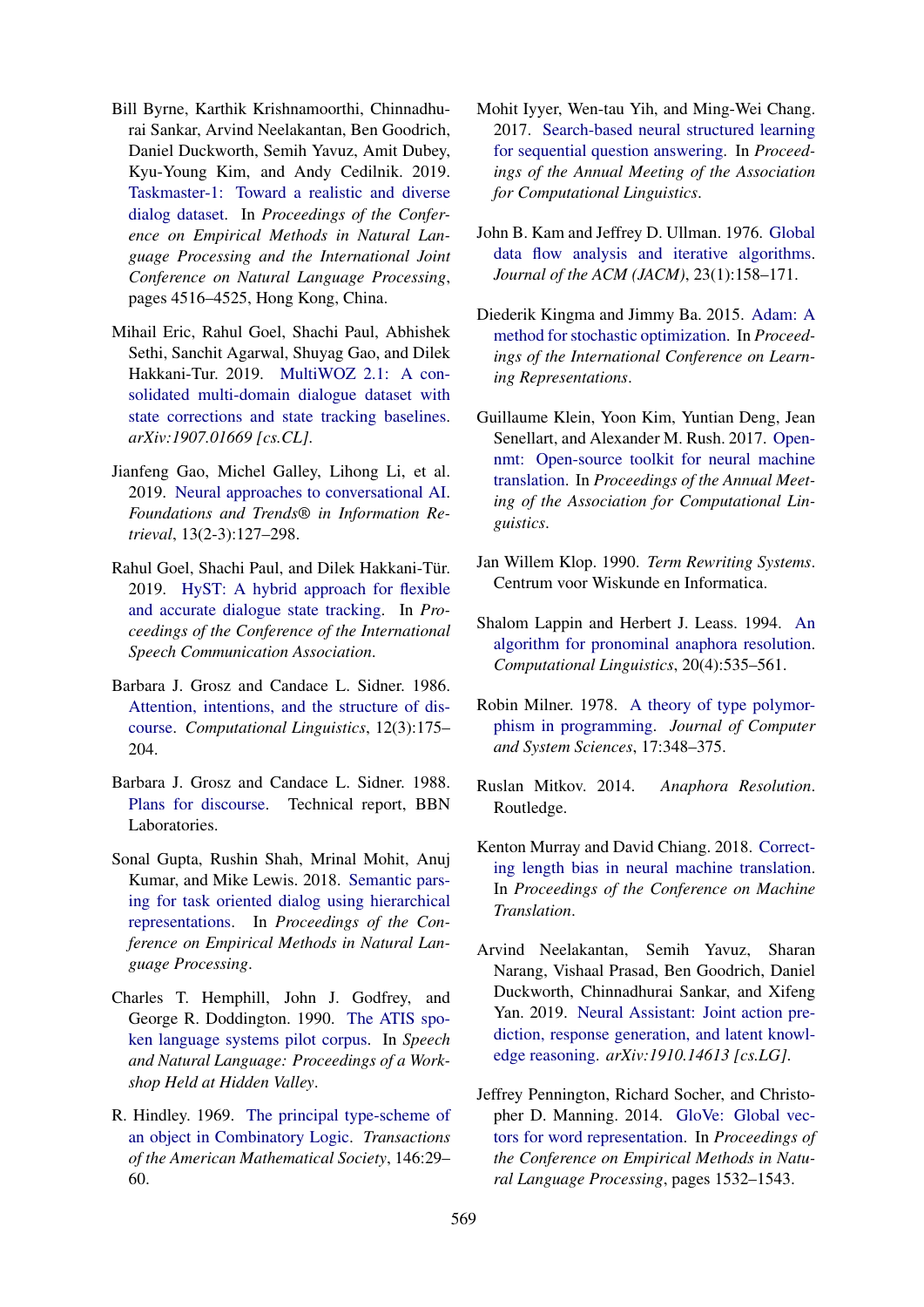- <span id="page-14-0"></span>Roberto Pieraccini, Evelyne Tzoukermann, Zakhar Gorelov, J.-L. Gauvain, Esther Levin, C.- H. Lee, and Jay G. Wilpon. 1992. [A speech](https://ieeexplore.ieee.org/document/225939) [understanding system based on statistical repre](https://ieeexplore.ieee.org/document/225939)[sentation of semantics.](https://ieeexplore.ieee.org/document/225939) In *Proceedings of 1992 IEEE International Conference on Acoustics, Speech, and Signal Processing (ICASSP)*, volume 1, pages 193–196. IEEE.
- <span id="page-14-6"></span>Charles Rich, Candace L. Sidner, and Neal Lesh. 2001. [Collagen: Applying collaborative dis](https://www.aaai.org/ojs/index.php/aimagazine/article/view/1589)[course theory to human-computer interaction.](https://www.aaai.org/ojs/index.php/aimagazine/article/view/1589) *AI Magazine*, 22(4):15–15.
- <span id="page-14-2"></span>Abigail See, Peter J. Liu, and Christopher D. Manning. 2017. [Get to the point: Summa](https://www.aclweb.org/anthology/P17-1099)[rization with pointer-generator networks.](https://www.aclweb.org/anthology/P17-1099) In *Proceedings of the Annual Meeting of the Association for Computational Linguistics*, pages 1073–1083.
- <span id="page-14-11"></span>Andreas Stolcke, Klaus Ries, Noah Coccaro, Elizabeth Shriberg, Rebecca Bates, Daniel Jurafsky, Paul Taylor, Rachel Martin, Carol Van Ess-Dykema, and Marie Meteer. 2000. [Dialogue act](https://www.aclweb.org/anthology/J00-3003/) [modeling for automatic tagging and recognition](https://www.aclweb.org/anthology/J00-3003/) [of conversational speech.](https://www.aclweb.org/anthology/J00-3003/) *Computational Linguistics*, 26(3):339–373.
- <span id="page-14-10"></span>Alane Suhr, Srinivasan Iyer, and Yoav Artzi. 2018. [Learning to map context-dependent sentences](https://www.aclweb.org/anthology/N18-1203/) [to executable formal queries.](https://www.aclweb.org/anthology/N18-1203/) In *Proceedings of the Human Language Technology Conference of the North American Chapter of the Association for Computational Linguistics*.
- <span id="page-14-1"></span>Eelco Visser. 2001. [A survey of rewriting strate](https://www.sciencedirect.com/science/article/pii/S1571066104002701)[gies in program transformation systems.](https://www.sciencedirect.com/science/article/pii/S1571066104002701) *Electronic Notes in Theoretical Computer Science*, 57:109–143.
- <span id="page-14-8"></span>Andreas Vlachos and Stephen Clark. 2014. [A](https://www.aclweb.org/anthology/Q14-1042/) [new corpus and imitation learning framework](https://www.aclweb.org/anthology/Q14-1042/) [for context-dependent semantic parsing.](https://www.aclweb.org/anthology/Q14-1042/) *Transactions of the Association for Computational Linguistics*, 2:547–560.
- <span id="page-14-14"></span>Tsung-Hsien Wen, David Vandyke, Nikola Mrkšic, Milica Gasic, Lina M. Rojas Barahona, ´ Pei-Hao Su, Stefan Ultes, and Steve Young. 2017. [A network-based end-to-end trainable](http://aclweb.org/anthology/E17-1042) [task-oriented dialogue system.](http://aclweb.org/anthology/E17-1042) In *Proceedings of the European Association for Computational Linguistics*, pages 438–449.
- <span id="page-14-13"></span>Jason D. Williams, Kavosh Asadi, and Geoffrey Zweig. 2017. [Hybrid code networks: Practi](https://www.aclweb.org/anthology/P17-1062)[cal and efficient end-to-end dialog control with](https://www.aclweb.org/anthology/P17-1062) [supervised and reinforcement learning.](https://www.aclweb.org/anthology/P17-1062) In *Proceedings of the Annual Meeting of the Association for Computational Linguistics*.
- <span id="page-14-5"></span>Chien-Sheng Wu, Andrea Madotto, Ehsan Hosseini-Asl, Caiming Xiong, Richard Socher, and Pascale Fung. 2019. [Transferable multi](https://www.aclweb.org/anthology/P19-1078/)[domain state generator for task-oriented](https://www.aclweb.org/anthology/P19-1078/) [dialogue systems.](https://www.aclweb.org/anthology/P19-1078/) In *Proceedings of the Annual Meeting of the Association for Computational Linguistics*.
- <span id="page-14-3"></span>Steve Young, Milica Gašić, Blaise Thomson, and Jason D. Williams. 2013. [POMDP-based sta](https://ieeexplore.ieee.org/document/6407655)[tistical spoken dialog systems: A review.](https://ieeexplore.ieee.org/document/6407655) *Proc. IEEE*, 101(5):1160–1179.
- <span id="page-14-12"></span>Tao Yu, Rui Zhang, Heyang Er, Suyi Li, Eric Xue, Bo Pang, Xi Victoria Lin, Yi Chern Tan, Tianze Shi, Zihan Li, Youxuan Jiang, Michihiro Yasunaga, Sungrok Shim, Tao Chen, Alexander Fabbri, Zifan Li, Luyao Chen, Yuwen Zhang, Shreya Dixit, Vincent Zhang, Caiming Xiong, Richard Socher, Walter Lasecki, and Dragomir Radev. 2019a. [CoSQL: A conversational text](https://www.aclweb.org/anthology/D19-1204)[to-SQL challenge towards cross-domain natu](https://www.aclweb.org/anthology/D19-1204)[ral language interfaces to databases.](https://www.aclweb.org/anthology/D19-1204) In *Proceedings of the 2019 Conference on Empirical Methods in Natural Language Processing and the 9th International Joint Conference on Natural Language Processing (EMNLP-IJCNLP)*, pages 1962–1979, Hong Kong, China.
- <span id="page-14-7"></span>Tao Yu, Rui Zhang, Michihiro Yasunaga, Yi Chern Tan, Xi Victoria Lin, Suyi Li, Heyang Er, Irene Li, Bo Pang, Tao Chen, et al. 2019b. [SParC:](https://www.aclweb.org/anthology/P19-1443/) [Cross-domain semantic parsing in context.](https://www.aclweb.org/anthology/P19-1443/) In *Proceedings of the Annual Meeting of the Association for Computational Linguistics*.
- <span id="page-14-4"></span>John Zelle. 1995. *Using Inductive Logic Programming to Automate the Construction of Natural Language Parsers*. Ph.D. thesis, Department of Computer Sciences, The University of Texas at Austin.
- <span id="page-14-9"></span>Luke Zettlemoyer and Michael Collins. 2009. [Learning context-dependent mappings from](https://www.aclweb.org/anthology/P09-1110/) [sentences to logical form.](https://www.aclweb.org/anthology/P09-1110/) In *Proceedings of the Joint Conference of the 47th Annual Meeting of*